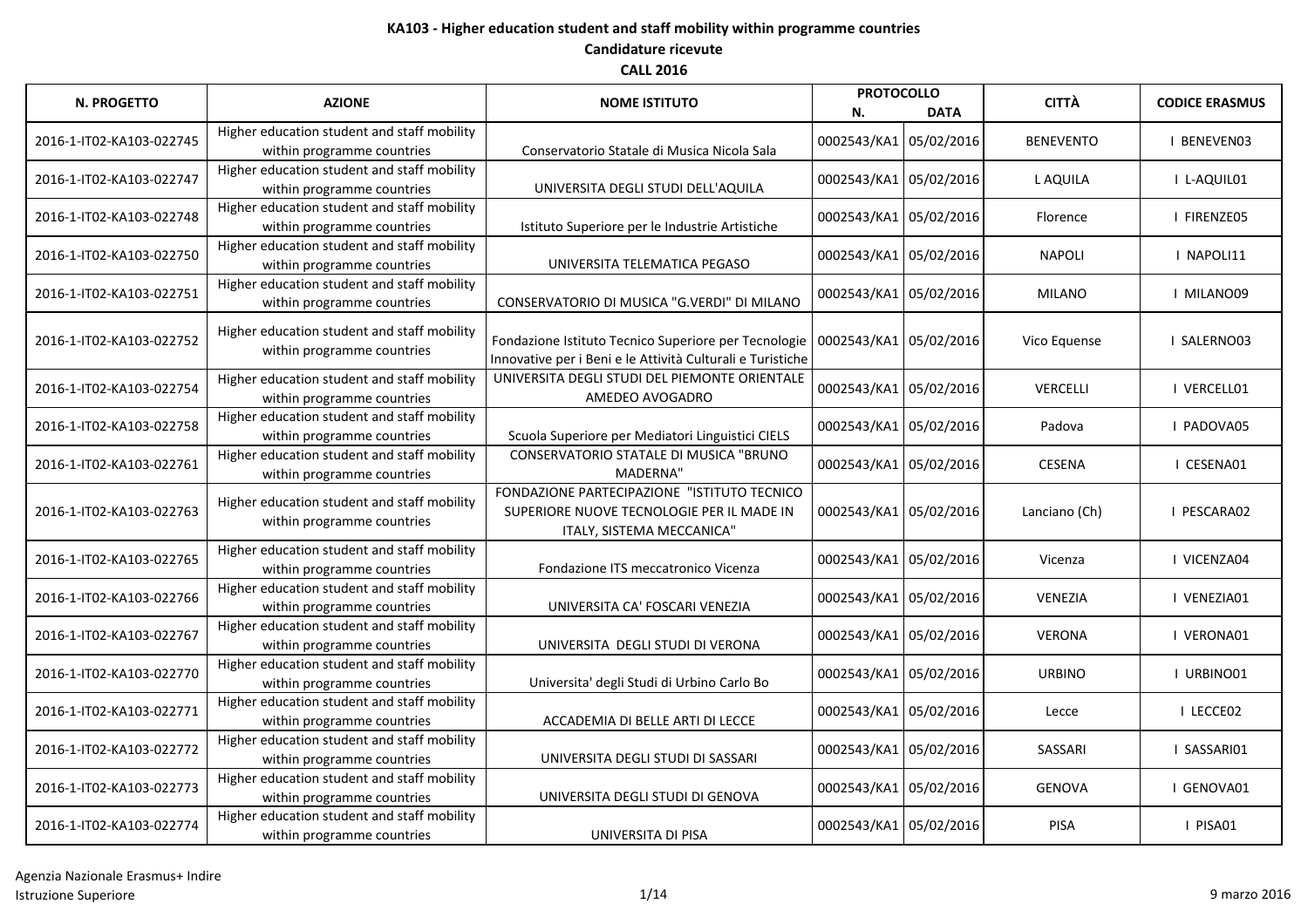| <b>N. PROGETTO</b>       | <b>AZIONE</b>                                                             | <b>NOME ISTITUTO</b>                                                      | <b>PROTOCOLLO</b><br>N. | <b>DATA</b> | <b>CITTÀ</b>      | <b>CODICE ERASMUS</b> |
|--------------------------|---------------------------------------------------------------------------|---------------------------------------------------------------------------|-------------------------|-------------|-------------------|-----------------------|
| 2016-1-IT02-KA103-022775 | Higher education student and staff mobility<br>within programme countries | Fine Arts Academy of Venice                                               | 0002543/KA1             | 05/02/2016  | Venezia           | I VENEZIA03           |
| 2016-1-IT02-KA103-022776 | Higher education student and staff mobility<br>within programme countries | UNIVERSITA DEGLI STUDI DEL MOLISE                                         | 0002543/KA1 05/02/2016  |             | <b>CAMPOBASSO</b> | CAMPOBA01             |
| 2016-1-IT02-KA103-022777 | Higher education student and staff mobility<br>within programme countries | Facoltà valdese di teologia                                               | 0002543/KA1 05/02/2016  |             | Roma              | I ROMA28              |
| 2016-1-IT02-KA103-022780 | Higher education student and staff mobility<br>within programme countries | Accademia di Belle Arti di Bari                                           | 0002543/KA1 05/02/2016  |             | Bari              | I BARIO2              |
| 2016-1-IT02-KA103-022781 | Higher education student and staff mobility<br>within programme countries | UNIVERSITA PER STRANIERI DI PERUGIA                                       | 0002543/KA1 05/02/2016  |             | PERUGIA           | I PERUGIA06           |
| 2016-1-IT02-KA103-022782 | Higher education student and staff mobility<br>within programme countries | UNIVERSITA VITA-SALUTE SAN RAFFAELE                                       | 0002543/KA1 05/02/2016  |             | <b>MILANO</b>     | I MILANO15            |
| 2016-1-IT02-KA103-022783 | Higher education student and staff mobility<br>within programme countries | Accademia della Moda                                                      | 0002543/KA1 05/02/2016  |             | <b>Naples</b>     | I NAPOLI13            |
| 2016-1-IT02-KA103-022789 | Higher education student and staff mobility<br>within programme countries | UNIVERSITA DEGLI STUDI ROMA TRE                                           | 0002543/KA1 05/02/2016  |             | <b>ROMA</b>       | I ROMA16              |
| 2016-1-IT02-KA103-022790 | Higher education student and staff mobility<br>within programme countries | UNIVERSITA DEGLI STUDI DI FERRARA                                         | 0002543/KA1 05/02/2016  |             | <b>FERRARA</b>    | I FERRARA01           |
| 2016-1-IT02-KA103-022791 | Higher education student and staff mobility<br>within programme countries | Conservatorio di Musica Francesco Venezze                                 | 0002543/KA1 05/02/2016  |             | <b>ROVIGO</b>     | I ROVIGO01            |
| 2016-1-IT02-KA103-022792 | Higher education student and staff mobility<br>within programme countries | CONSERVATORIO STATALE DI MUSICA "UMBERTO<br>GIORDANO"                     | 0002543/KA1 05/02/2016  |             | Foggia            | FOGGIA02              |
| 2016-1-IT02-KA103-022794 | Higher education student and staff mobility<br>within programme countries | UNIVERSITA DEGLI STUDI DELL'INSUBRIA                                      | 0002543/KA1 05/02/2016  |             | <b>VARESE</b>     | VARESE02              |
| 2016-1-IT02-KA103-022797 | Higher education student and staff mobility<br>within programme countries | LIBERA UNIVERSITA MARIA SS ASSUNTA                                        | 0002543/KA1 05/02/2016  |             | <b>ROME</b>       | I ROMA04              |
| 2016-1-IT02-KA103-022798 | Higher education student and staff mobility<br>within programme countries | UNIVERSITA DEGLI STUDI MAGNA GRAECIA DI<br>CATANZARO                      | 0002543/KA1 05/02/2016  |             | CATANZARO         | CATANZA02             |
| 2016-1-IT02-KA103-022800 | Higher education student and staff mobility<br>within programme countries | LUISS LIBERA UNIVERSITA INTERNAZIONALE DEGLI<br>STUDI SOCIALI GUIDO CARLI | 0002543/KA1 05/02/2016  |             | <b>ROMA</b>       | I ROMA03              |
| 2016-1-IT02-KA103-022804 | Higher education student and staff mobility<br>within programme countries | ACCADEMIA DI BELLE ARTI DI L'AQUILA                                       | 0002543/KA1 05/02/2016  |             | L'AQUILA          | I L-AQUIL03           |
| 2016-1-IT02-KA103-022805 | Higher education student and staff mobility<br>within programme countries | Università degli Studi Europea                                            | 0002543/KA1 05/02/2016  |             | Rome              | I ROMA23              |
| 2016-1-IT02-KA103-022807 | Higher education student and staff mobility<br>within programme countries | UNIVERSITA DEGLI STUDI DI PERUGIA                                         | 0002543/KA1 05/02/2016  |             | PERUGIA           | I PERUGIA01           |
| 2016-1-IT02-KA103-022817 | Higher education student and staff mobility<br>within programme countries | UNIVERSITA DEGLI STUDI DI ROMA TORVERGATA                                 | 0002543/KA1 05/02/2016  |             | <b>ROMA</b>       | I ROMA02              |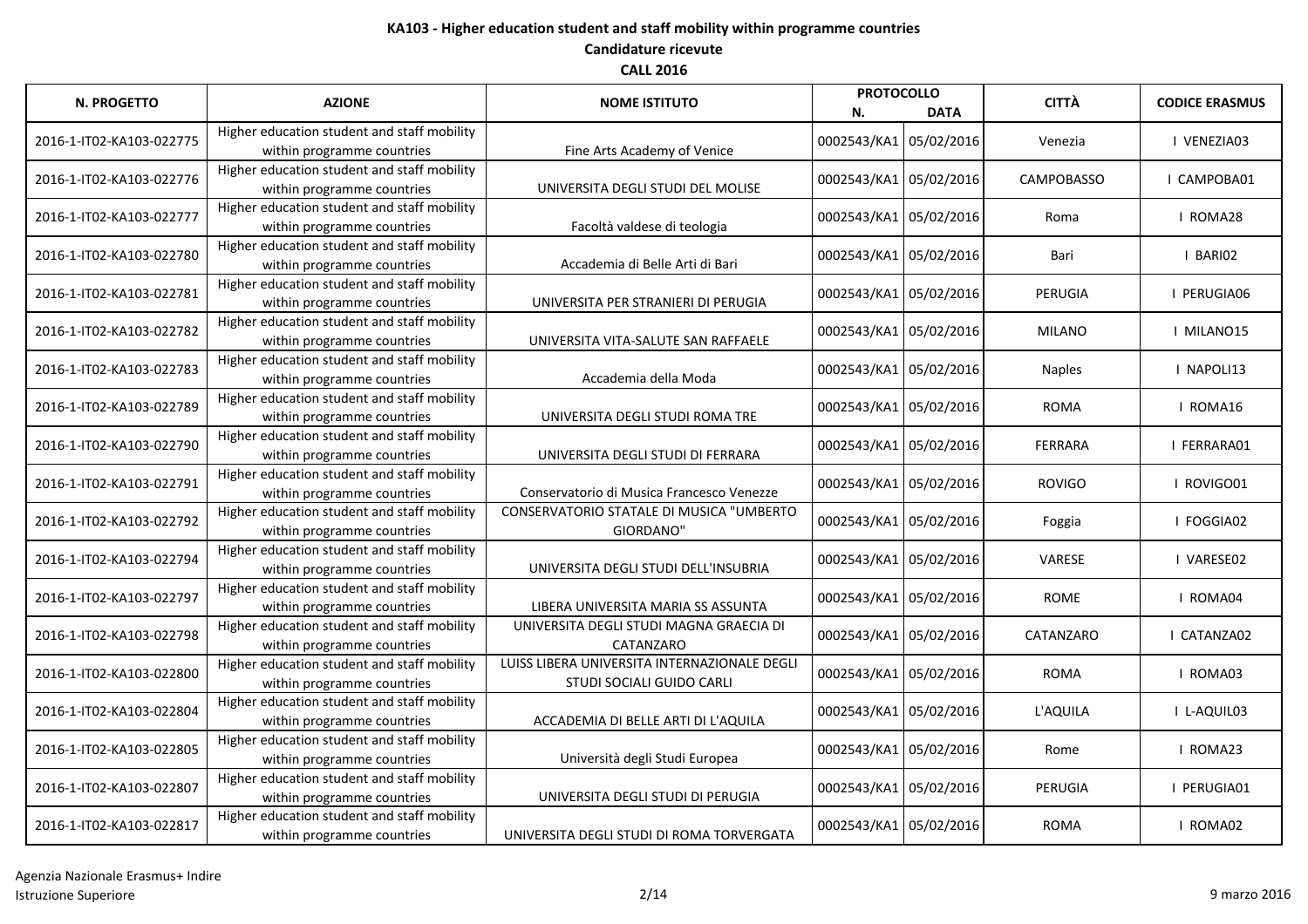| <b>N. PROGETTO</b>       | <b>AZIONE</b>                                                             | <b>NOME ISTITUTO</b>                                                                                | <b>PROTOCOLLO</b><br>N. | <b>DATA</b> | <b>CITTÀ</b>    | <b>CODICE ERASMUS</b> |
|--------------------------|---------------------------------------------------------------------------|-----------------------------------------------------------------------------------------------------|-------------------------|-------------|-----------------|-----------------------|
| 2016-1-IT02-KA103-022818 | Higher education student and staff mobility<br>within programme countries | <b>LABA SRL</b>                                                                                     | 0002543/KA1 05/02/2016  |             | <b>BRESCIA</b>  | <b>I BRESCIA05</b>    |
| 2016-1-IT02-KA103-022820 | Higher education student and staff mobility<br>within programme countries | ISTITUTO SUPERIORE INDUSTRIE ARTISTICHE URBINO                                                      | 0002543/KA1 05/02/2016  |             | <b>URBINO</b>   | I URBINO05            |
| 2016-1-IT02-KA103-022823 | Higher education student and staff mobility<br>within programme countries | Milano Civica Scuola di Musica - Scuole Civiche di<br>Milano FDP - Fondazione Milano                | 0002543/KA1 05/02/2016  |             | Milano          | I MILANO20            |
| 2016-1-IT02-KA103-022824 | Higher education student and staff mobility<br>within programme countries | Scuola Superiore per Mediatori Linguistici -<br>Dipartimento di Lingue di Scuole Civiche Milano FdP | 0002543/KA1 05/02/2016  |             | <b>MILANO</b>   | I MILANO14            |
| 2016-1-IT02-KA103-022826 | Higher education student and staff mobility<br>within programme countries | SCUOLA SUPERIORE PER MEDIATORI LINGUISTICI DI<br>PADOVA                                             | 0002543/KA1 05/02/2016  |             | Padova          | I PADOVA04            |
| 2016-1-IT02-KA103-022827 | Higher education student and staff mobility<br>within programme countries | UNIVERSITA DEGLI STUDI DI MILANO                                                                    | 0002543/KA1 05/02/2016  |             | <b>MILANO</b>   | I MILANO01            |
| 2016-1-IT02-KA103-022830 | Higher education student and staff mobility<br>within programme countries | UNIVERSITA CATTOLICA DEL SACRO CUORE                                                                | 0002543/KA1 05/02/2016  |             | <b>MILANO</b>   | I MILANO03            |
| 2016-1-IT02-KA103-022833 | Higher education student and staff mobility<br>within programme countries | Istituto Superiore per le Industrie Artistiche - I.S.I.A.                                           | 0002543/KA1 05/02/2016  |             | Roma            | I ROMA12              |
| 2016-1-IT02-KA103-022841 | Higher education student and staff mobility<br>within programme countries | UNIVERSITA IUAV DI VENEZIA                                                                          | 0002543/KA1 05/02/2016  |             | <b>VENEZIA</b>  | I VENEZIA02           |
| 2016-1-IT02-KA103-022842 | Higher education student and staff mobility<br>within programme countries | UNIVERSITA COMMERCIALE LUIGI BOCCONI                                                                | 0002543/KA1 05/02/2016  |             | <b>MILANO</b>   | I MILANO04            |
| 2016-1-IT02-KA103-022843 | Higher education student and staff mobility<br>within programme countries | Scuola Superiore per Interpreti e Traduttori                                                        | 0002543/KA1 05/02/2016  |             | Milano          | I MILANO12            |
| 2016-1-IT02-KA103-022844 | Higher education student and staff mobility<br>within programme countries | Conservatorio di Musica di Lecce - Tito Schipa                                                      | 0002543/KA1 05/02/2016  |             | Lecce           | I LECCE03             |
| 2016-1-IT02-KA103-022848 | Higher education student and staff mobility<br>within programme countries | FONDAZIONE ISTITUTO TECNICO PER L'EFFICIENZA<br><b>ENERGETICA</b>                                   | 0002543/KA1 05/02/2016  |             | savona          | I GENOVA05            |
| 2016-1-IT02-KA103-022849 | Higher education student and staff mobility<br>within programme countries | UNIVERSITA DEGLI STUDI DI PAVIA                                                                     | 0002543/KA1 05/02/2016  |             | <b>PAVIA</b>    | I PAVIA01             |
| 2016-1-IT02-KA103-022860 | Higher education student and staff mobility<br>within programme countries | ACCADEMIA DI BELLE ARTI DI FOGGIA                                                                   | 0002543/KA1 05/02/2016  |             | <b>FOGGIA</b>   | I FOGGIA01            |
| 2016-1-IT02-KA103-022862 | Higher education student and staff mobility<br>within programme countries | UNIVERSITA DEGLI STUDI DI TRENTO                                                                    | 0002543/KA1 05/02/2016  |             | <b>TRENTO</b>   | I TRENTO01            |
| 2016-1-IT02-KA103-022863 | Higher education student and staff mobility<br>within programme countries | ACCADEMIA DI BELLE ARTI DI CARRARA                                                                  | 0002543/KA1 05/02/2016  |             | <b>CARRARA</b>  | CARRARA01             |
| 2016-1-IT02-KA103-022864 | Higher education student and staff mobility<br>within programme countries | UNIVERSITA DEGLI STUDI DI MACERATA                                                                  | 0002543/KA1 05/02/2016  |             | <b>MACERATA</b> | I MACERAT01           |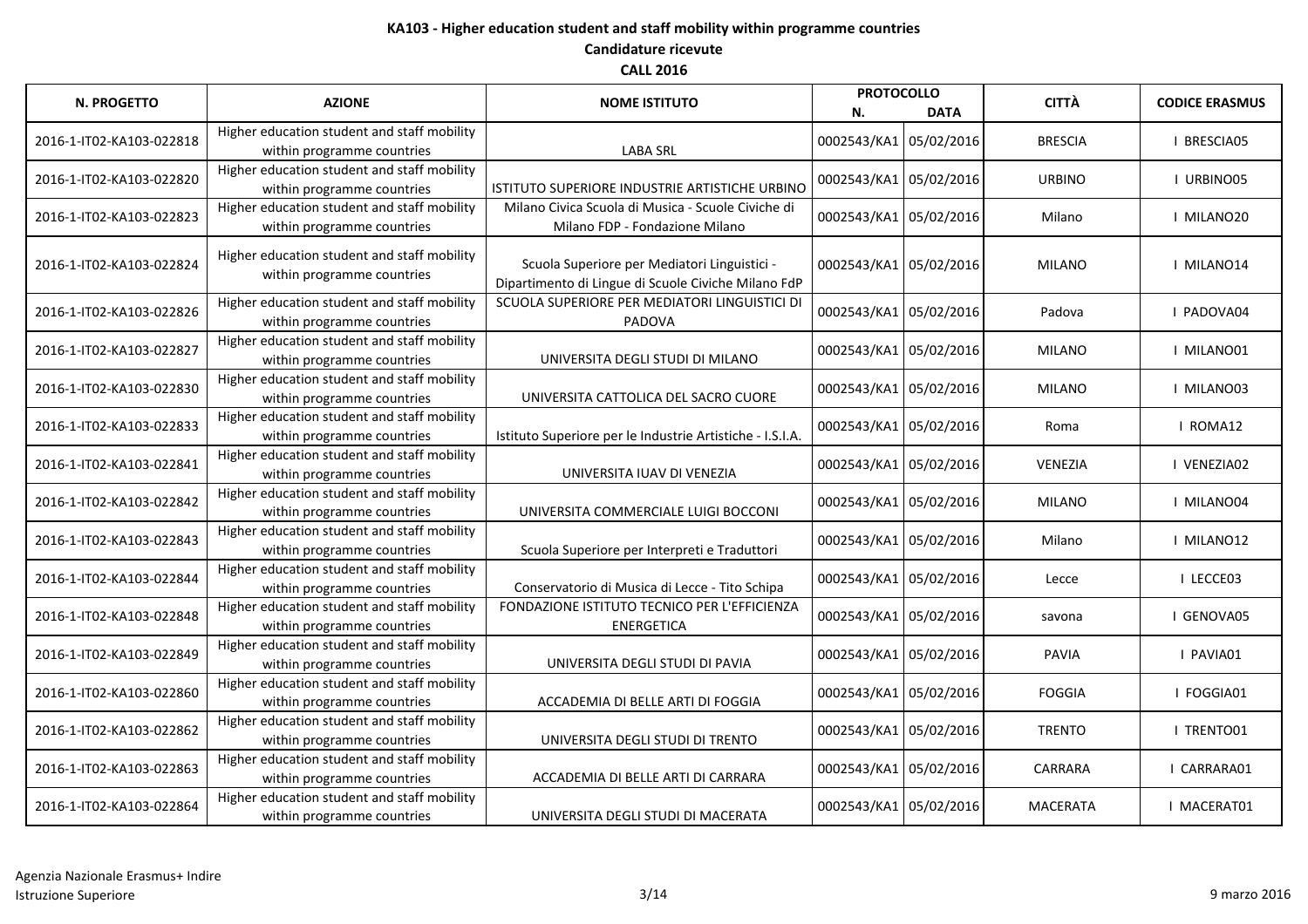| <b>N. PROGETTO</b>       | <b>AZIONE</b>                                                             | <b>NOME ISTITUTO</b>                                                 | <b>PROTOCOLLO</b><br>N. | <b>DATA</b> | <b>CITTÀ</b>         | <b>CODICE ERASMUS</b> |
|--------------------------|---------------------------------------------------------------------------|----------------------------------------------------------------------|-------------------------|-------------|----------------------|-----------------------|
| 2016-1-IT02-KA103-022866 | Higher education student and staff mobility<br>within programme countries | UNIVERSITA DEGLI STUDI DI ROMA TORVERGATA                            | 0002543/KA1 05/02/2016  |             | <b>ROMA</b>          | ROMA02 (Consortia)    |
| 2016-1-IT02-KA103-022868 | Higher education student and staff mobility<br>within programme countries | ITS FONDAZIONE ARCHIMEDE                                             | 0002543/KA1 05/02/2016  |             | SIRACUSA             | I SIRACUS05           |
| 2016-1-IT02-KA103-022870 | Higher education student and staff mobility<br>within programme countries | Istituto Superiore per le Industrie Artistiche Faenza                | 0002543/KA1 05/02/2016  |             | Faenza               | I FAENZA01            |
| 2016-1-IT02-KA103-022871 | Higher education student and staff mobility<br>within programme countries | UNIVERSITA DEGLI STUDI DI FOGGIA                                     | 0002543/KA1 05/02/2016  |             | <b>FOGGIA</b>        | I FOGGIA03            |
| 2016-1-IT02-KA103-022877 | Higher education student and staff mobility<br>within programme countries | <b>IUM Academy School</b>                                            | 0002543/KA1 05/02/2016  |             | Napoli               | I NAPOLI10            |
| 2016-1-IT02-KA103-022878 | Higher education student and staff mobility<br>within programme countries | SCUOLA IMT (ISTITUZIONI, MERCATI, TECNOLOGIE)<br>ALTI STUDI DI LUCCA | 0002543/KA1 05/02/2016  |             | <b>LUCCA</b>         | I LUCCA04             |
| 2016-1-IT02-KA103-022881 | Higher education student and staff mobility<br>within programme countries | ACCADEMIA DI BELLE ARTI DI BOLOGNA                                   | 0002543/KA1 05/02/2016  |             | <b>BOOGNA</b>        | BOLOGNA03             |
| 2016-1-IT02-KA103-022882 | Higher education student and staff mobility<br>within programme countries | UNITELMA SAPIENZA UNIVERSITA                                         | 0002543/KA1 05/02/2016  |             | <b>ROMA</b>          | I ROMA27              |
| 2016-1-IT02-KA103-022892 | Higher education student and staff mobility<br>within programme countries | CONSERVATORIO DI MUSICA "F.TORREFRANCA" VIBO<br>VALENTIA             | 0002543/KA1 05/02/2016  |             | <b>VIBO VALENTIA</b> | I VIBO-VA01           |
| 2016-1-IT02-KA103-022898 | Higher education student and staff mobility<br>within programme countries | UNIVERSITA DEGLI STUDI DI SALERNO                                    | 0002543/KA1 05/02/2016  |             | <b>FISCIANO SA</b>   | I SALERNO01           |
| 2016-1-IT02-KA103-022900 | Higher education student and staff mobility<br>within programme countries | UNIVERSITA DEGLI STUDI SUOR ORSOLA BENINCASA                         | 0002543/KA1 05/02/2016  |             | <b>NAPOLI</b>        | I NAPOLI04            |
| 2016-1-IT02-KA103-022908 | Higher education student and staff mobility<br>within programme countries | Conservatorio Statale di Musica "Giuseppe Verdi"<br>Torino           | 0002543/KA1 05/02/2016  |             | Torino               | I TORINO05            |
| 2016-1-IT02-KA103-022909 | Higher education student and staff mobility<br>within programme countries | Fondazione Universitaria San Pellegrino                              | 0002543/KA1 05/02/2016  |             | Misano Adriatico     | I FORLI01             |
| 2016-1-IT02-KA103-022914 | Higher education student and staff mobility<br>within programme countries | Uniformazione S.R.L.                                                 | 0002543/KA1 05/02/2016  |             | Italy                | VICENZA02             |
| 2016-1-IT02-KA103-022918 | Higher education student and staff mobility<br>within programme countries | UNIVERSITA DEGLI STUDI DELLA TUSCIA                                  | 0002543/KA1 05/02/2016  |             | <b>VITERBO</b>       | I VITERBO01           |
| 2016-1-IT02-KA103-022920 | Higher education student and staff mobility<br>within programme countries | Conservatorio di Musica "A. Corelli" Messina                         | 0002543/KA1 05/02/2016  |             | Messina              | I MESSINA04           |
| 2016-1-IT02-KA103-022921 | Higher education student and staff mobility<br>within programme countries | LIBERA UNIVERSITA DI BOLZANO                                         | 0002543/KA1 05/02/2016  |             | <b>BOLZANO</b>       | BOLZANO01             |
| 2016-1-IT02-KA103-022922 | Higher education student and staff mobility<br>within programme countries | UNIVERSITA DEGLI STUDI DI CAMERINO                                   | 0002543/KA1 05/02/2016  |             | <b>CAMERINO</b>      | I CAMERIN01           |
| 2016-1-IT02-KA103-022926 | Higher education student and staff mobility<br>within programme countries | UNIVERSITA' DEGLI STUDI DI BERGAMO                                   | 0002543/KA1 05/02/2016  |             | <b>BERGAMO</b>       | BERGAMO01             |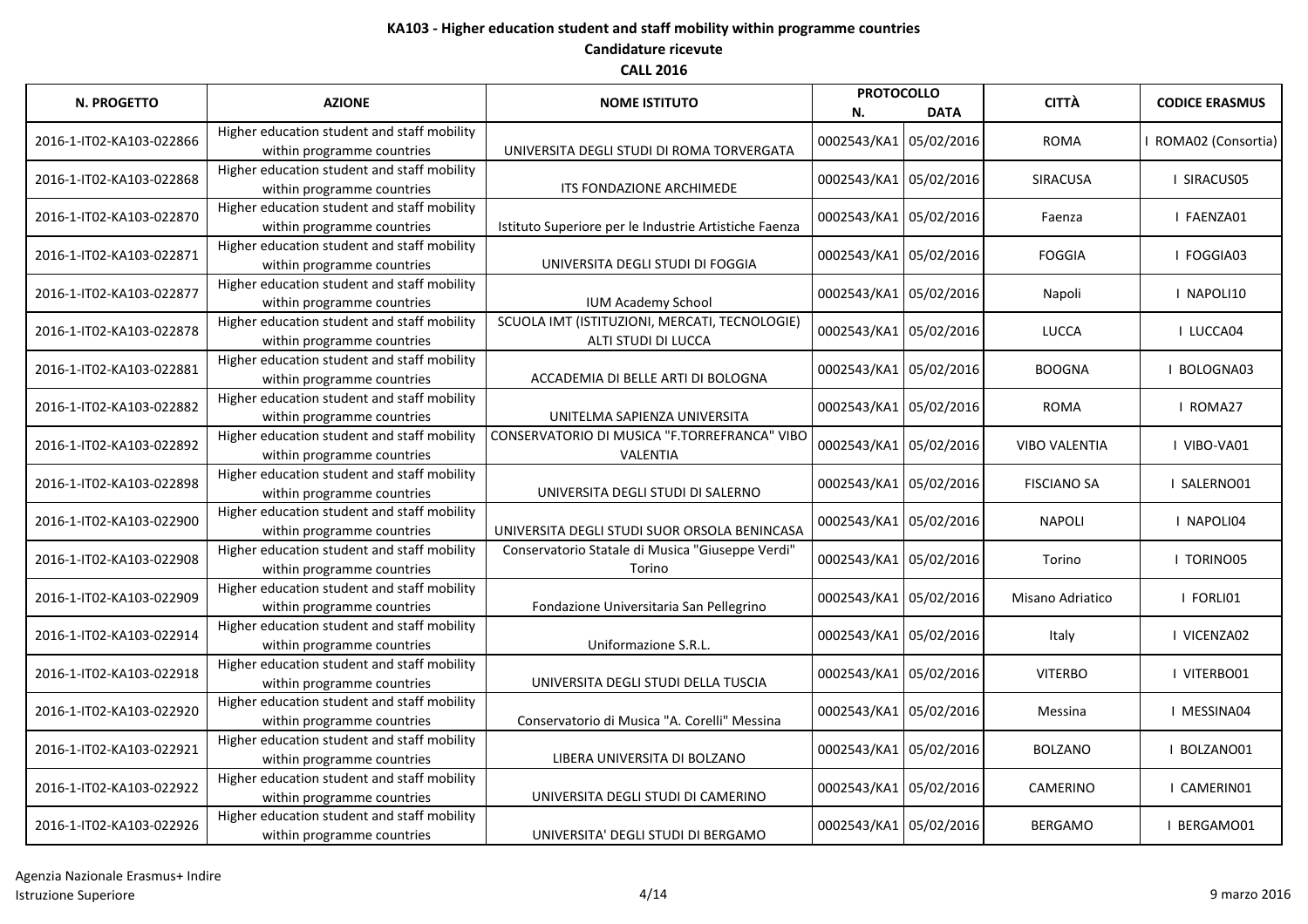| <b>N. PROGETTO</b>       | <b>AZIONE</b>                                                             | <b>NOME ISTITUTO</b>                                                            | <b>PROTOCOLLO</b><br>N. | <b>DATA</b> | <b>CITTÀ</b>   | <b>CODICE ERASMUS</b>      |
|--------------------------|---------------------------------------------------------------------------|---------------------------------------------------------------------------------|-------------------------|-------------|----------------|----------------------------|
| 2016-1-IT02-KA103-022931 | Higher education student and staff mobility<br>within programme countries | Istituto Superiore di Studi Musicali "Vincenzo Bellini"<br>Catania              | 0002543/KA1             | 05/02/2016  | Catania        | I CATANIA06                |
| 2016-1-IT02-KA103-022938 | Higher education student and staff mobility<br>within programme countries | UNIVERSITA' DEGLI STUDI DI SIENA                                                | 0002543/KA1 05/02/2016  |             | <b>SIENA</b>   | I SIENA01                  |
| 2016-1-IT02-KA103-022944 | Higher education student and staff mobility<br>within programme countries | CONSERVATORIO STATALE DI MUSICA V. BELLINI<br>PALERMO                           | 0002543/KA1 05/02/2016  |             | Palermo        | PALERMO04                  |
| 2016-1-IT02-KA103-022945 | Higher education student and staff mobility<br>within programme countries | UNIVERSITA DEGLI STUDI DI CASSINO E DEL LAZIO<br>MERIDIONALE                    | 0002543/KA1 05/02/2016  |             | CASSINO        | I CASSINO01                |
| 2016-1-IT02-KA103-022946 | Higher education student and staff mobility<br>within programme countries | UNIVERSITA CA' FOSCARI VENEZIA                                                  | 0002543/KA1 05/02/2016  |             | VENEZIA        | I VENEZIA01<br>(Consortia) |
| 2016-1-IT02-KA103-022948 | Higher education student and staff mobility<br>within programme countries | Conservatorio di Musica "Alfredo Casella"                                       | 0002543/KA1 05/02/2016  |             | L'Aquila       | I L-AQUIL04                |
| 2016-1-IT02-KA103-022951 | Higher education student and staff mobility<br>within programme countries | ALMA MATER STUDIORUM - UNIVERSITA DI<br><b>BOLOGNA</b>                          | 0002543/KA1 05/02/2016  |             | <b>BOLOGNA</b> | BOLOGNA01                  |
| 2016-1-IT02-KA103-022952 | Higher education student and staff mobility<br>within programme countries | Istituto Superiore di studi Musicali di Reggio Emilia e<br>Castelnovo ne' Monti | 0002543/KA1 05/02/2016  |             | Reggio Emilia  | I REGGIO05                 |
| 2016-1-IT02-KA103-022956 | Higher education student and staff mobility<br>within programme countries | ACCADEMIA DI BELLE ARTI DI BRERA                                                | 0002543/KA1 05/02/2016  |             | Milano         | I MILANO08                 |
| 2016-1-IT02-KA103-022963 | Higher education student and staff mobility<br>within programme countries | Conservatorio di Musica di Latina - Ottorino Respighi                           | 0002543/KA1 05/02/2016  |             | LATINA         | I LATINA02                 |
| 2016-1-IT02-KA103-022971 | Higher education student and staff mobility<br>within programme countries | Istituto Tecnico Superiore Angelo Rizzoli                                       | 0002543/KA1 05/02/2016  |             | Milano         | I MILANO19                 |
| 2016-1-IT02-KA103-022976 | Higher education student and staff mobility<br>within programme countries | Università degli Studi di Napoli L'Orientale                                    | 0002543/KA1 05/02/2016  |             | naples         | I NAPOLI02                 |
| 2016-1-IT02-KA103-022977 | Higher education student and staff mobility<br>within programme countries | Conservatorio di musica "G.F.Ghedini"                                           | 0002543/KA1 05/02/2016  |             | Cuneo          | I CUNEO01                  |
| 2016-1-IT02-KA103-022980 | Higher education student and staff mobility<br>within programme countries | UNIVERSITA DEGLI STUDI DI NAPOLI FEDERICO II.                                   | 0002543/KA1 05/02/2016  |             | <b>NAPOLI</b>  | I NAPOLI01                 |
| 2016-1-IT02-KA103-022982 | Higher education student and staff mobility<br>within programme countries | UNIVERSITA DEGLI STUDI DI PALERMO                                               | 0002543/KA1 05/02/2016  |             | PALERMO        | I PALERMO01                |
| 2016-1-IT02-KA103-022985 | Higher education student and staff mobility<br>within programme countries | UNIVERSITA DEGLI STUDI DI TERAMO                                                | 0002543/KA1 05/02/2016  |             | <b>TERAMO</b>  | I TERAMO01                 |
| 2016-1-IT02-KA103-022986 | Higher education student and staff mobility<br>within programme countries | UNIVERSITA DEGLI STUDI DI MESSINA                                               | 0002543/KA1 05/02/2016  |             | <b>MESSINA</b> | I MESSINA01                |
| 2016-1-IT02-KA103-022989 | Higher education student and staff mobility<br>within programme countries | UNIVERSITA DEGLI STUDI DI PADOVA                                                | 0002543/KA1 05/02/2016  |             | PADOVA         | I PADOVA01                 |
| 2016-1-IT02-KA103-022991 | Higher education student and staff mobility<br>within programme countries | Istituto Superiore di Studi Musicali O.Vecchi -<br>A.Tonelli di Modena          | 0002543/KA1 05/02/2016  |             | Modena         | I MODENA05                 |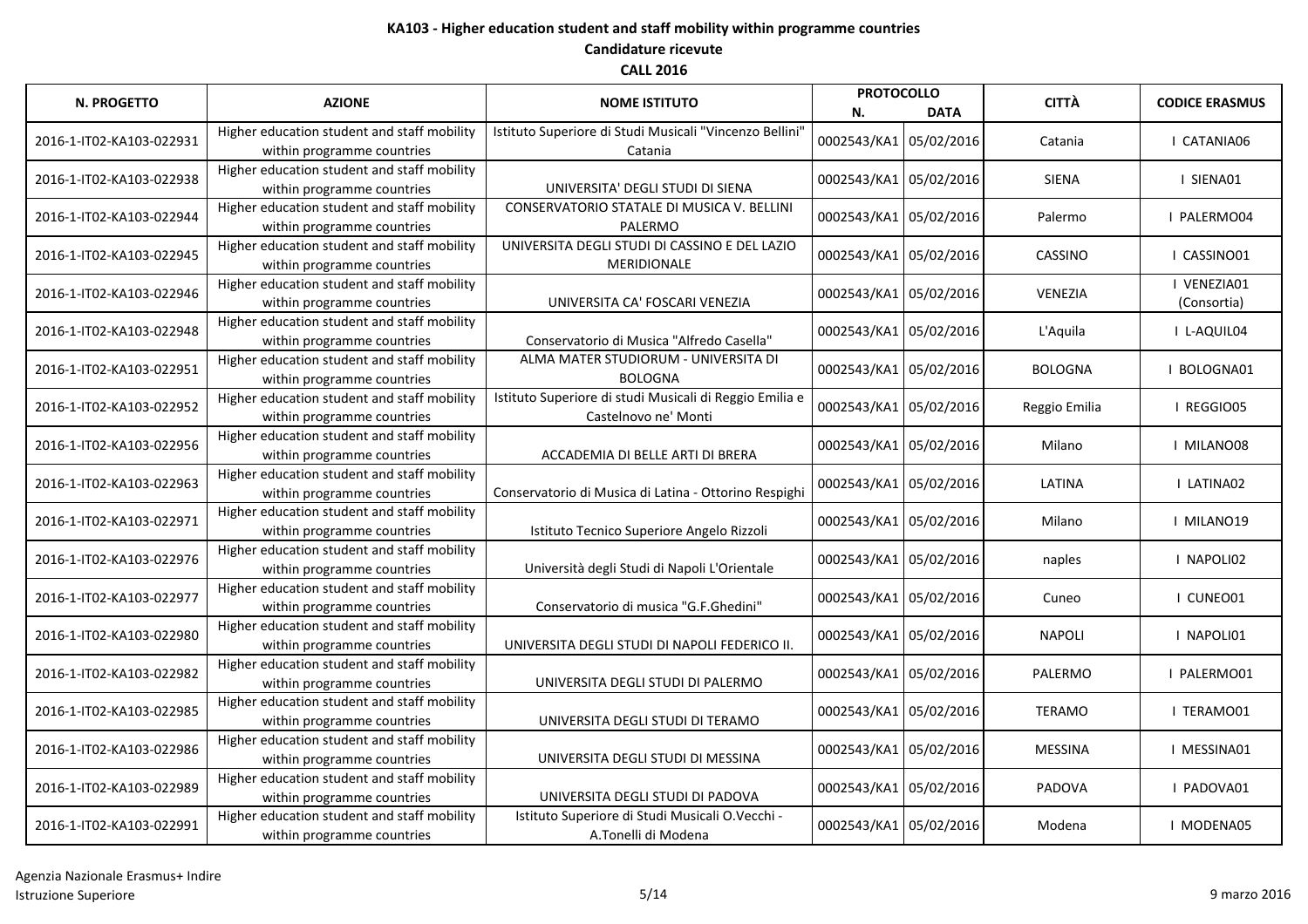| <b>N. PROGETTO</b>       | <b>AZIONE</b>                                                             | <b>NOME ISTITUTO</b>                                                                | <b>PROTOCOLLO</b><br>N. | <b>DATA</b> | <b>CITTÀ</b>        | <b>CODICE ERASMUS</b>      |
|--------------------------|---------------------------------------------------------------------------|-------------------------------------------------------------------------------------|-------------------------|-------------|---------------------|----------------------------|
| 2016-1-IT02-KA103-022995 | Higher education student and staff mobility<br>within programme countries | Università Telematica Universitas Mercatorum                                        | 0002543/KA1             | 05/02/2016  | Roma                | I ROMA34                   |
| 2016-1-IT02-KA103-023000 | Higher education student and staff mobility<br>within programme countries | Accademia Nazionale d'Arte Drammatica "Silvio<br>d'Amico"                           | 0002543/KA1 05/02/2016  |             | Roma                | I ROMA29                   |
| 2016-1-IT02-KA103-023003 | Higher education student and staff mobility<br>within programme countries | Conservatorio Statale di Musica Luisa D'Annunzio                                    | 0002543/KA1 05/02/2016  |             | Pescara             | I PESCARA01                |
| 2016-1-IT02-KA103-023004 | Higher education student and staff mobility<br>within programme countries | UNIVERSITA DEGLI STUDI DI UDINE                                                     | 0002543/KA1 05/02/2016  |             | <b>UDINE</b>        | <b>UDINE01 (Consortia)</b> |
| 2016-1-IT02-KA103-023006 | Higher education student and staff mobility<br>within programme countries | UNIVERSITA DEGLI STUDI DI UDINE                                                     | 0002543/KA1 05/02/2016  |             | <b>UDINE</b>        | I UDINE01                  |
| 2016-1-IT02-KA103-023010 | Higher education student and staff mobility<br>within programme countries | UNIVERSITA DEGLI STUDI DI PADOVA                                                    | 0002543/KA1 05/02/2016  |             | PADOVA              | PADOVA01<br>(Consortia)    |
| 2016-1-IT02-KA103-023015 | Higher education student and staff mobility<br>within programme countries | Istituto Superiore Di Studi Musicali "Giuseppe Verdi'                               | 0002543/KA1 05/02/2016  |             | Ravenna             | RAVENNA02                  |
| 2016-1-IT02-KA103-023018 | Higher education student and staff mobility<br>within programme countries | Accademia Di Belle Arti Di Ravenna                                                  | 0002543/KA1 05/02/2016  |             | Ravenna             | RAVENNA01                  |
| 2016-1-IT02-KA103-023023 | Higher education student and staff mobility<br>within programme countries | UNIVERSITA DEGLI STUDI DI CATANIA                                                   | 0002543/KA1 05/02/2016  |             | <b>CATANIA</b>      | I CATANIA01                |
| 2016-1-IT02-KA103-023024 | Higher education student and staff mobility<br>within programme countries | ACCADEMIA DI BELLE ARTI - MACERATA                                                  | 0002543/KA1 05/02/2016  |             | <b>MACERATA</b>     | I MACERAT02                |
| 2016-1-IT02-KA103-023040 | Higher education student and staff mobility<br>within programme countries | UNIVERSITA' CARLO CATTANEO - LIUC                                                   | 0002543/KA1 05/02/2016  |             | CASTELLANZA         | CASTELL01                  |
| 2016-1-IT02-KA103-023041 | Higher education student and staff mobility<br>within programme countries | Conservatorio di Musica "Agostino Steffani"                                         | 0002543/KA1 05/02/2016  |             | Castelfranco Veneto | I CASTELF01                |
| 2016-1-IT02-KA103-023046 | Higher education student and staff mobility<br>within programme countries | Conservatorio di musica "Claudio Monteverdi" Musik-<br>Konservatorium Bolzano-Bozen | 0002543/KA1 05/02/2016  |             | Bolzano             | BOLZANO02                  |
| 2016-1-IT02-KA103-023051 | Higher education student and staff mobility<br>within programme countries | Conservatorio di Musica Arrigo Boito                                                | 0002543/KA1 05/02/2016  |             | Parma               | I PARMA02                  |
| 2016-1-IT02-KA103-023054 | Higher education student and staff mobility<br>within programme countries | Conservatorio Statale di Musica Niccolò Paganini                                    | 0002543/KA1 05/02/2016  |             | <b>GENOVA</b>       | I GENOVA02                 |
| 2016-1-IT02-KA103-023056 | Higher education student and staff mobility<br>within programme countries | Rome University of Fine Arts                                                        | 0002543/KA1 05/02/2016  |             | <b>ROMA</b>         | I ROMA25                   |
| 2016-1-IT02-KA103-023057 | Higher education student and staff mobility<br>within programme countries | UNIVERSITA DEGLI STUDI DELLA BASILICATA                                             | 0002543/KA1 05/02/2016  |             | <b>POTENZA</b>      | POTENZA01                  |
| 2016-1-IT02-KA103-023058 | Higher education student and staff mobility<br>within programme countries | UNIVERSITA DEGLI STUDI DI ROMA LA SAPIENZA                                          | 0002543/KA1 05/02/2016  |             | <b>ROMA</b>         | ROMA01 (Consortia)         |
| 2016-1-IT02-KA103-023061 | Higher education student and staff mobility<br>within programme countries | SCUOLA SUPERIORE PER MEDIATORI LINGUISTICI                                          | 0002543/KA1 05/02/2016  |             | Lucca               | I LUCCA02                  |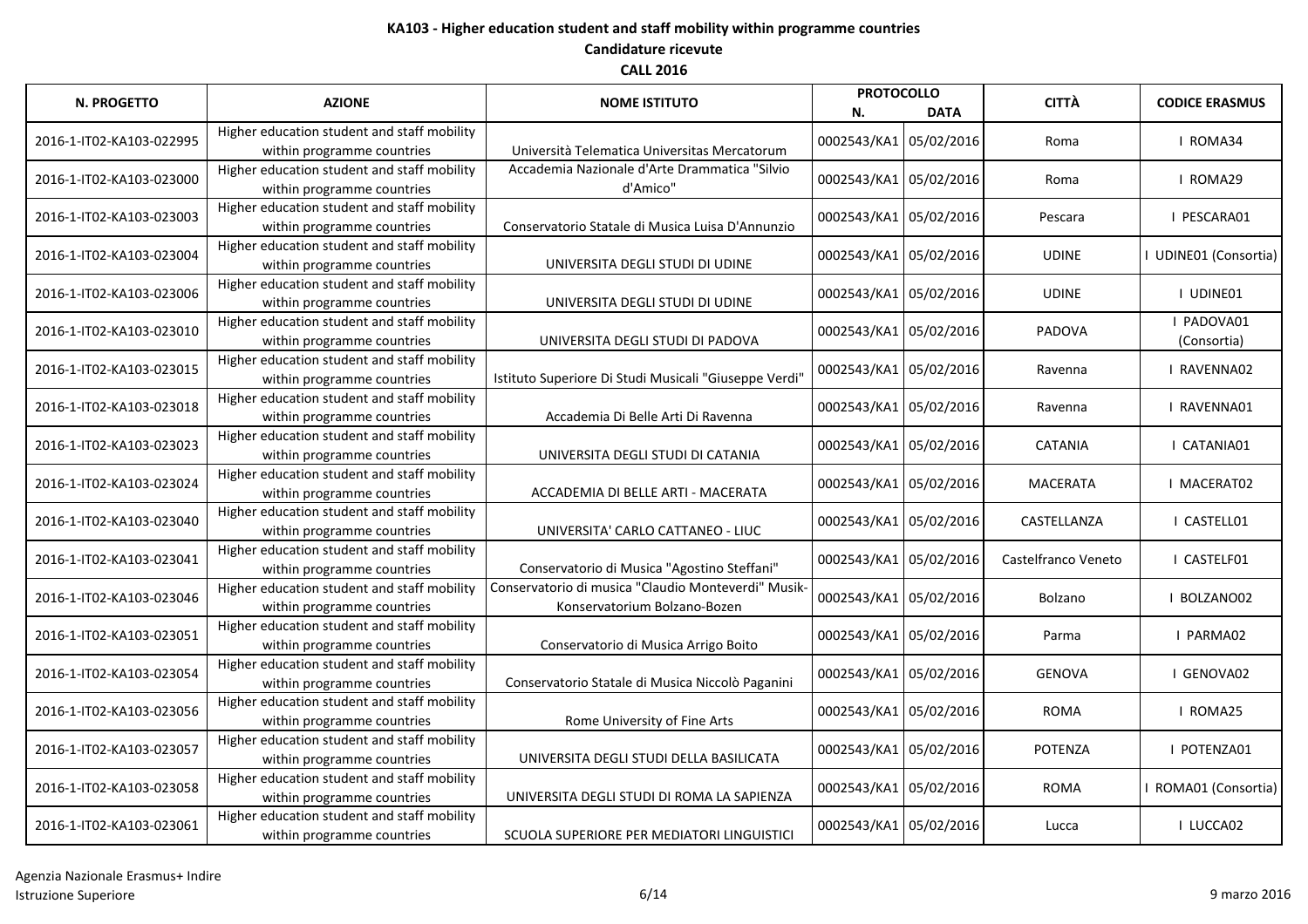| <b>N. PROGETTO</b>       | <b>AZIONE</b>                               |                                                      | <b>PROTOCOLLO</b>      |                        | <b>CITTÀ</b>    | <b>CODICE ERASMUS</b> |
|--------------------------|---------------------------------------------|------------------------------------------------------|------------------------|------------------------|-----------------|-----------------------|
|                          |                                             | <b>NOME ISTITUTO</b>                                 | N.                     | <b>DATA</b>            |                 |                       |
| 2016-1-IT02-KA103-023062 | Higher education student and staff mobility |                                                      | 0002543/KA1 05/02/2016 |                        | Siena           | I SIENA05             |
|                          | within programme countries                  | Fondazione Siena Jazz - Accademia Nazionale del Jazz |                        |                        |                 |                       |
| 2016-1-IT02-KA103-023063 | Higher education student and staff mobility | UNIVERSITA TELEMATICA INTERNAZIONALE-                | 0002543/KA1 05/02/2016 |                        | <b>ROMA</b>     | I ROMA24              |
|                          | within programme countries                  | <b>UNINETTUNO</b>                                    |                        |                        |                 |                       |
| 2016-1-IT02-KA103-023064 | Higher education student and staff mobility | LIBERA UNIVERSITA DI LINGUE E COMUNICAZIONE          | 0002543/KA1 05/02/2016 |                        | <b>MILANO</b>   | I MILANO05            |
|                          | within programme countries                  | <b>IULM</b>                                          |                        |                        |                 |                       |
| 2016-1-IT02-KA103-023068 | Higher education student and staff mobility |                                                      | 0002543/KA1 05/02/2016 |                        | Reggio Calabria | I REGGIO07            |
|                          | within programme countries                  | Accademia di Belle Arti Reggio Calabria              |                        |                        |                 |                       |
| 2016-1-IT02-KA103-023069 | Higher education student and staff mobility |                                                      | 0002543/KA1 05/02/2016 |                        | PALERMO         | n/a (Consortia)       |
|                          | within programme countries                  | <b>SEND</b>                                          |                        |                        |                 |                       |
| 2016-1-IT02-KA103-023071 | Higher education student and staff mobility |                                                      | 0002543/KA1 05/02/2016 |                        | Bologna         | BOLOGNA04             |
|                          | within programme countries                  | Conservatorio di Musica G.B.Martini                  |                        |                        |                 |                       |
| 2016-1-IT02-KA103-023104 | Higher education student and staff mobility |                                                      | 0002543/KA1 05/02/2016 |                        | Padova          | PADOVA02              |
|                          | within programme countries                  | Conservatorio Statale di Musica C. Pollini -Padova   |                        |                        |                 |                       |
| 2016-1-IT02-KA103-023116 | Higher education student and staff mobility |                                                      |                        | 0002543/KA1 05/02/2016 | Frosinone       | FROSINO02             |
|                          | within programme countries                  | Conservatorio di Musica "L. Refice"                  |                        |                        |                 |                       |
| 2016-1-IT02-KA103-023117 | Higher education student and staff mobility |                                                      | 0002543/KA1 05/02/2016 |                        |                 | FROSINO02             |
|                          | within programme countries                  | Conservatorio di Musica "L. Refice"                  |                        |                        | Frosinone       | (Consortia)           |
|                          | Higher education student and staff mobility |                                                      |                        |                        |                 |                       |
| 2016-1-IT02-KA103-023128 | within programme countries                  | Nuova Scuola Europea Srl                             | 0002543/KA1 05/02/2016 |                        | Perugia         | PERUGIA05             |
|                          | Higher education student and staff mobility |                                                      |                        |                        |                 |                       |
| 2016-1-IT02-KA103-023133 | within programme countries                  | Conservatorio Statale di Musica Guido Cantelli       |                        | 0002543/KA1 05/02/2016 | Novara          | I NOVARA01            |
| 2016-1-IT02-KA103-023137 | Higher education student and staff mobility |                                                      |                        | 0002543/KA1 05/02/2016 |                 |                       |
|                          | within programme countries                  | Conservatorio Statale di Musica "E. F. Dall'Abaco"   |                        |                        | Verona          | I VERONA02            |
| 2016-1-IT02-KA103-023152 | Higher education student and staff mobility |                                                      |                        |                        |                 |                       |
|                          | within programme countries                  | MINE VAGANTI NGO                                     | 0002543/KA1 05/02/2016 |                        | <b>PERFUGAS</b> | n/a (Consortia)       |
|                          | Higher education student and staff mobility |                                                      | 0002543/KA1 05/02/2016 |                        |                 |                       |
| 2016-1-IT02-KA103-023166 | within programme countries                  | Istituto Superiore di Studi Musicali "Toscanini"     |                        |                        | Ribera (AG)     | I AGRIGEN02           |
|                          | Higher education student and staff mobility |                                                      |                        |                        |                 |                       |
| 2016-1-IT02-KA103-023167 | within programme countries                  | donneperroma                                         | 0002543/KA1 05/02/2016 |                        | Rome            | n/a (Consortia)       |
|                          | Higher education student and staff mobility |                                                      |                        |                        |                 |                       |
| 2016-1-IT02-KA103-023168 | within programme countries                  | <b>International Campus Srl</b>                      | 0002543/KA1 05/02/2016 |                        | <b>ROMA</b>     | I ROMA32              |
|                          | Higher education student and staff mobility |                                                      |                        |                        |                 | I ROMA18              |
| 2016-1-IT02-KA103-023169 | within programme countries                  | <b>SSML Gregorio VII</b>                             |                        | 0002543/KA1 05/02/2016 | Rome            |                       |
|                          | Higher education student and staff mobility |                                                      |                        |                        |                 | n/a (Consortia)       |
| 2016-1-IT02-KA103-023174 | within programme countries                  | Educazione all'Europa                                |                        | 0002543/KA1 05/02/2016 | Ravenna         |                       |
|                          | Higher education student and staff mobility |                                                      |                        |                        |                 |                       |
| 2016-1-IT02-KA103-023192 | within programme countries                  | Conservatorio di Musica Giuseppe Martucci Salerno    | 0002543/KA1 05/02/2016 |                        | Salerno         | I SALERNO02           |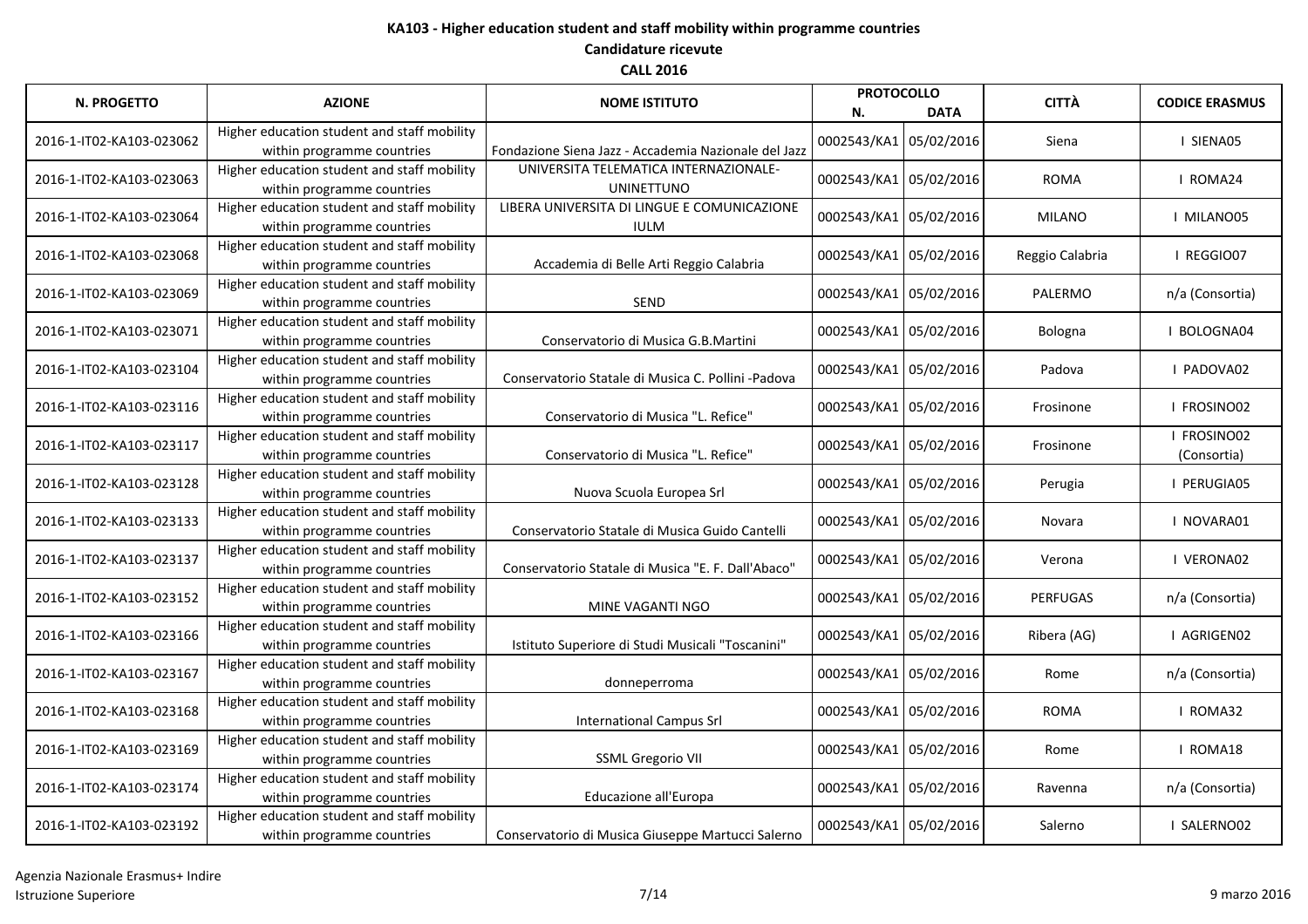| <b>N. PROGETTO</b>       | <b>AZIONE</b>                                                             | <b>NOME ISTITUTO</b>                                                                                | <b>PROTOCOLLO</b><br>N. | <b>DATA</b> | <b>CITTÀ</b>    | <b>CODICE ERASMUS</b> |
|--------------------------|---------------------------------------------------------------------------|-----------------------------------------------------------------------------------------------------|-------------------------|-------------|-----------------|-----------------------|
| 2016-1-IT02-KA103-023193 | Higher education student and staff mobility<br>within programme countries | Associazione "In Progress" Calabria                                                                 | 0002543/KA1 05/02/2016  |             | Vibo Valentia   | n/a (Consortia)       |
| 2016-1-IT02-KA103-023195 | Higher education student and staff mobility<br>within programme countries | ISTITUTO MUSICALE "GAETANO DONIZETTI"<br>(ISTITUTO SUPERIORE DI STUDI MUSICALI) -<br><b>BERGAMO</b> | 0002543/KA1 05/02/2016  |             | Bergamo         | BERGAMO03             |
| 2016-1-IT02-KA103-023205 | Higher education student and staff mobility<br>within programme countries | UNIVERSITA DEGLI STUDI DI ROMA LA SAPIENZA                                                          | 0002543/KA1 05/02/2016  |             | <b>ROMA</b>     | I ROMA01              |
| 2016-1-IT02-KA103-023208 | Higher education student and staff mobility<br>within programme countries | Istituto Superiore di Studi Musicali G. Briccialdi Terni                                            | 0002543/KA1 05/02/2016  |             | Terni           | I TERNIO1             |
| 2016-1-IT02-KA103-023209 | Higher education student and staff mobility<br>within programme countries | UNIVERSITA DEGLI STUDI DI ROMA FORO ITALICO                                                         | 0002543/KA1 05/02/2016  |             | <b>ROMA</b>     | I ROMA05              |
| 2016-1-IT02-KA103-023225 | Higher education student and staff mobility<br>within programme countries | UNIVERSITA POLITECNICA DELLE MARCHE                                                                 | 0002543/KA1 05/02/2016  |             | <b>ANCONA</b>   | I ANCONA01            |
| 2016-1-IT02-KA103-023231 | Higher education student and staff mobility<br>within programme countries | Conservatorio Statale di Musica "L. Perosi"<br>Campobasso                                           | 0002543/KA1 05/02/2016  |             | Campobasso      | CAMPOBA03             |
| 2016-1-IT02-KA103-023235 | Higher education student and staff mobility<br>within programme countries | Università per Stranieri "Dante Alighieri"                                                          | 0002543/KA1 05/02/2016  |             | REGGIO CALABRIA | I REGGIO06            |
| 2016-1-IT02-KA103-023239 | Higher education student and staff mobility<br>within programme countries | Fondazione Istituto Tecnico Superiore per le nuove<br>tecnologie per il made in Italy               | 0002543/KA1 05/02/2016  |             | Bergamo         | BERGAMO05             |
| 2016-1-IT02-KA103-023252 | Higher education student and staff mobility<br>within programme countries | Conservatorio Statale di Musica "G. Frescobaldi"<br>Ferrara                                         | 0002543/KA1 05/02/2016  |             | Ferrara         | I FERRARA02           |
| 2016-1-IT02-KA103-023254 | Higher education student and staff mobility<br>within programme countries | Conservatorio di Musica di Perugia                                                                  | 0002543/KA1 05/02/2016  |             | Perugia         | I PERUGIA03           |
| 2016-1-IT02-KA103-023264 | Higher education student and staff mobility<br>within programme countries | EUROPEAN UNIVERSITY INSTITUTE                                                                       | 0002543/KA1 05/02/2016  |             | <b>FIESOLE</b>  | I FIESOLE01           |
| 2016-1-IT02-KA103-023271 | Higher education student and staff mobility<br>within programme countries | UNIVERSITA DEGLI STUDI DI TRIESTE                                                                   | 0002543/KA1 05/02/2016  |             | <b>TRIESTE</b>  | I TRIESTE01           |
| 2016-1-IT02-KA103-023281 | Higher education student and staff mobility<br>within programme countries | Conservatorio di Musica "Nino Rota"                                                                 | 0002543/KA1 05/02/2016  |             | Monopoli        | MONOPOL02             |
| 2016-1-IT02-KA103-023287 | Higher education student and staff mobility<br>within programme countries | Conservatorio statale di musica Giacomo Puccini                                                     | 0002543/KA1 05/02/2016  |             | la Spezia       | I LA-SPEZ01           |
| 2016-1-IT02-KA103-023296 | Higher education student and staff mobility<br>within programme countries | LINK CAMPUS UNIVERSITY                                                                              | 0002543/KA1 05/02/2016  |             | Rome            | I ROMA26              |
| 2016-1-IT02-KA103-023297 | Higher education student and staff mobility<br>within programme countries | Accademia di Belle Arti di Urbino                                                                   | 0002543/KA1 05/02/2016  |             | Urbino          | URBINO03              |
| 2016-1-IT02-KA103-023298 | Higher education student and staff mobility<br>within programme countries | Istituto Tecnico Superiore Efficienza Energetica-<br>L'Aquila                                       | 0002543/KA1 05/02/2016  |             | L'Aquila        | I L-AQUIL05           |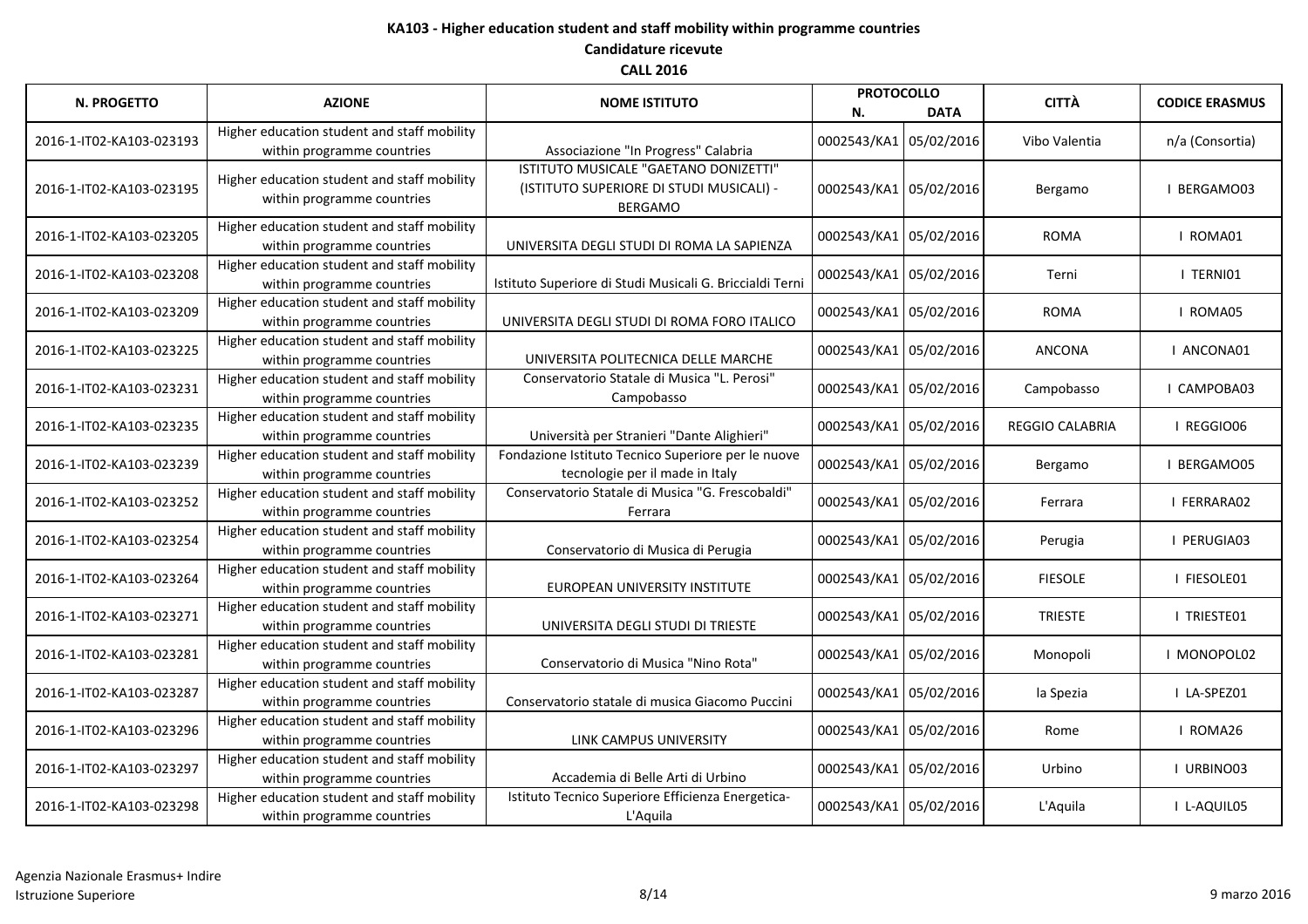| <b>N. PROGETTO</b>       | <b>AZIONE</b>                                                             | <b>NOME ISTITUTO</b>                                                     | <b>PROTOCOLLO</b><br>N. | <b>DATA</b> | <b>CITTÀ</b>                       | <b>CODICE ERASMUS</b> |
|--------------------------|---------------------------------------------------------------------------|--------------------------------------------------------------------------|-------------------------|-------------|------------------------------------|-----------------------|
| 2016-1-IT02-KA103-023303 | Higher education student and staff mobility<br>within programme countries | Conservatorio Statale di Musica "L. Canepa"                              | 0002543/KA1 05/02/2016  |             | Sassari                            | I SASSARIO2           |
| 2016-1-IT02-KA103-023307 | Higher education student and staff mobility<br>within programme countries | CONSERVATORIO STATALE DI MUSICA "G.B.<br>PERGOLESI" - FERMO              | 0002543/KA1 05/02/2016  |             | Fermo                              | I FERMO01             |
| 2016-1-IT02-KA103-023322 | Higher education student and staff mobility<br>within programme countries | UNIVERSITA DEGLI STUDI DI BARI ALDO MORO                                 | 0002543/KA1 05/02/2016  |             | <b>BARI</b>                        | I BARIO1              |
| 2016-1-IT02-KA103-023323 | Higher education student and staff mobility<br>within programme countries | <b>SCUOLA NORMALE SUPERIORE</b>                                          | 0002543/KA1 05/02/2016  |             | <b>PISA</b>                        | I PISA02              |
| 2016-1-IT02-KA103-023324 | Higher education student and staff mobility<br>within programme countries | FONDAZIONE ISTITUTO TECNICO SUPERIORE STEVE<br><b>JOBS</b>               | 0002543/KA1 05/02/2016  |             | CALTAGIRONE                        | I CATANIA07           |
| 2016-1-IT02-KA103-023326 | Higher education student and staff mobility<br>within programme countries | Accademia di Belle Arti di Palermo                                       | 0002543/KA1 05/02/2016  |             | Palermo                            | I PALERMO03           |
| 2016-1-IT02-KA103-023346 | Higher education student and staff mobility<br>within programme countries | UNIVERSITA DEGLI STUDI GABRIELE D'ANNUNZIO DI<br>CHIETI-PESCARA          | 0002543/KA1 05/02/2016  |             | <b>CHIETI</b>                      | I CHIETI01            |
| 2016-1-IT02-KA103-023351 | Higher education student and staff mobility<br>within programme countries | Accademia di Belle Arti di Frosinone                                     | 0002543/KA1 05/02/2016  |             | Frosinone                          | I FROSINO01           |
| 2016-1-IT02-KA103-023358 | Higher education student and staff mobility<br>within programme countries | Conservatorio di Musica "G. P. da Palestrina"                            | 0002543/KA1 05/02/2016  |             | Cagliari                           | CAGLIAR02             |
| 2016-1-IT02-KA103-023367 | Higher education student and staff mobility<br>within programme countries | CONSERVATORIO STATALE DI MUSICA "JACOPO<br><b>TOMADINI"</b>              | 0002543/KA1 05/02/2016  |             | <b>UDINE</b>                       | I UDINE02             |
| 2016-1-IT02-KA103-023372 | Higher education student and staff mobility<br>within programme countries | POLITECNICO DI BARI                                                      | 0002543/KA1 05/02/2016  |             | <b>BARI</b>                        | I BARIO5              |
| 2016-1-IT02-KA103-023379 | Higher education student and staff mobility<br>within programme countries | Accademia di Belle Arti di Napoli                                        | 0002543/KA1 05/02/2016  |             | Napoli                             | I NAPOLI06            |
| 2016-1-IT02-KA103-023389 | Higher education student and staff mobility<br>within programme countries | Università degli Studi Internazionali di Roma                            | 0002543/KA1 05/02/2016  |             | Roma                               | I ROMA20              |
| 2016-1-IT02-KA103-023396 | Higher education student and staff mobility<br>within programme countries | CONSERVATORIO DI MUSICA "ARRIGO PEDROLLO" DI<br><b>VICENZA</b>           | 0002543/KA1 05/02/2016  |             | <b>VICENZA</b>                     | I VICENZA03           |
| 2016-1-IT02-KA103-023410 | Higher education student and staff mobility<br>within programme countries | UNIVERSITA' DEGLI STUDI DI MILANO-BICOCCA                                | 0002543/KA1 05/02/2016  |             | <b>MILANO</b>                      | I MILANO16            |
| 2016-1-IT02-KA103-023420 | Higher education student and staff mobility<br>within programme countries | FONDAZIONE ISTITUTO TECNICO SUPERIORE PER LA<br>MANUTENZIONE INDUSTRIALE | 0002543/KA1 05/02/2016  |             | Rosignano Marittimo Loc.<br>Solvay | I LIVORNO02           |
| 2016-1-IT02-KA103-023424 | Higher education student and staff mobility<br>within programme countries | UNIVERSITA DEGLI STUDI DEL SANNIO                                        | 0002543/KA1 05/02/2016  |             | <b>BENEVENTO</b>                   | BENEVEN02             |
| 2016-1-IT02-KA103-023427 | Higher education student and staff mobility<br>within programme countries | NABA NUOVA ACCADEMIA DI BELLE ARTI MILANO                                | 0002543/KA1 05/02/2016  |             | <b>MILANO</b>                      | I MILANO11            |
| 2016-1-IT02-KA103-023428 | Higher education student and staff mobility<br>within programme countries | Università per Stranieri di Siena                                        | 0002543/KA1 05/02/2016  |             | SIENA                              | I SIENA02             |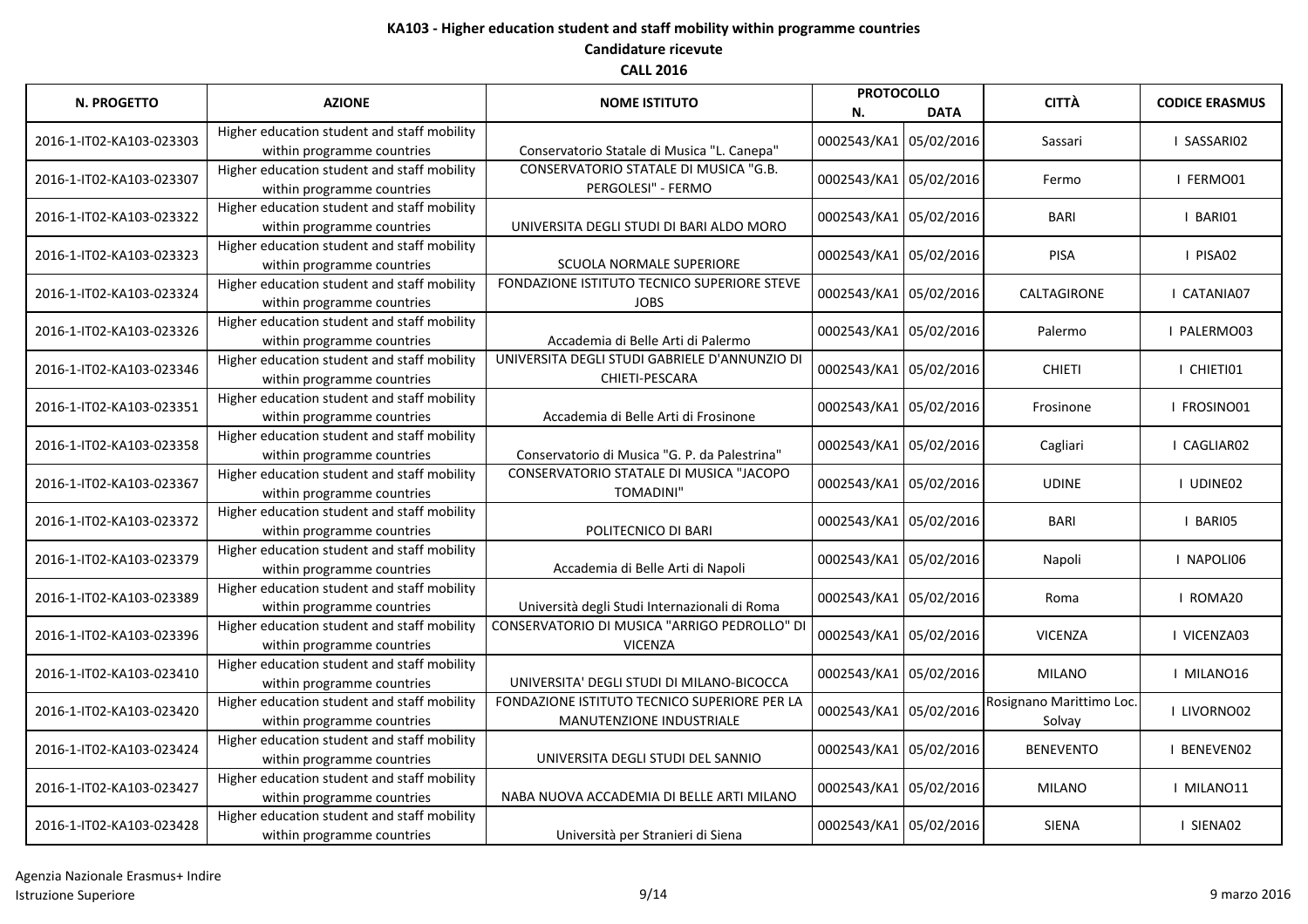| <b>N. PROGETTO</b>       | <b>AZIONE</b>                                                             | <b>NOME ISTITUTO</b>                                                                                                                            | <b>PROTOCOLLO</b><br>N. | <b>DATA</b> | <b>CITTÀ</b>    | <b>CODICE ERASMUS</b>      |
|--------------------------|---------------------------------------------------------------------------|-------------------------------------------------------------------------------------------------------------------------------------------------|-------------------------|-------------|-----------------|----------------------------|
| 2016-1-IT02-KA103-023433 | Higher education student and staff mobility<br>within programme countries | IED Istituto Europeo di Design S.p.A.                                                                                                           | 0002543/KA1 05/02/2016  |             | Milano          | I MILANO18                 |
| 2016-1-IT02-KA103-023439 | Higher education student and staff mobility<br>within programme countries | ACCADEMIA NAZIONALE DI DANZA                                                                                                                    | 0002543/KA1 05/02/2016  |             | <b>ROMA</b>     | I ROMA08                   |
| 2016-1-IT02-KA103-023440 | Higher education student and staff mobility<br>within programme countries | SCUOLA SUPERIORE DI STUDI UNIVERSITARI E DI<br>PERFEZIONAMENTO SANT'ANNA                                                                        | 0002543/KA1 05/02/2016  |             | <b>PISA</b>     | PISA03 (Consortia)         |
| 2016-1-IT02-KA103-023441 | Higher education student and staff mobility<br>within programme countries | Saint Louis Music Center Srl                                                                                                                    | 0002543/KA1 05/02/2016  |             | Rome            | I ROMA30                   |
| 2016-1-IT02-KA103-023442 | Higher education student and staff mobility<br>within programme countries | POLITECNICO DI MILANO                                                                                                                           | 0002543/KA1 05/02/2016  |             | MILANO          | I MILANO02                 |
| 2016-1-IT02-KA103-023445 | Higher education student and staff mobility<br>within programme countries | ISSM P. Mascagni                                                                                                                                | 0002543/KA1 05/02/2016  |             | Livorno         | I LIVORNO01                |
| 2016-1-IT02-KA103-023448 | Higher education student and staff mobility<br>within programme countries | UNIVERSITA DEGLI STUDI GUGLIELMO MARCONI -<br><b>TELEMATICA</b>                                                                                 | 0002543/KA1 05/02/2016  |             | <b>ROMA</b>     | I ROMA21                   |
| 2016-1-IT02-KA103-023449 | Higher education student and staff mobility<br>within programme countries | Conservatorio di Musica "A. Vivaldi"                                                                                                            | 0002543/KA1 05/02/2016  |             | Alessandria     | I ALESSAN01                |
| 2016-1-IT02-KA103-023450 | Higher education student and staff mobility<br>within programme countries | Conservatorio di Musica Luca Marenzio                                                                                                           | 0002543/KA1 05/02/2016  |             | <b>Brescia</b>  | I BRESCIA06                |
| 2016-1-IT02-KA103-023454 | Higher education student and staff mobility<br>within programme countries | UNIVERSITA IUAV DI VENEZIA                                                                                                                      | 0002543/KA1 05/02/2016  |             | <b>VENEZIA</b>  | I VENEZIA02<br>(Consortia) |
| 2016-1-IT02-KA103-023462 | Higher education student and staff mobility<br>within programme countries | UNIVERSITA DEGLI STUDI DI CAGLIARI                                                                                                              | 0002543/KA1 05/02/2016  |             | <b>CAGLIARI</b> | CAGLIAR01                  |
| 2016-1-IT02-KA103-023464 | Higher education student and staff mobility<br>within programme countries | Conservatorio di Musica "Benedetto Marcello" di<br>Venezia                                                                                      | 0002543/KA1 05/02/2016  |             | Venezia         | I VENEZIA04                |
| 2016-1-IT02-KA103-023468 | Higher education student and staff mobility<br>within programme countries | UNIVERSITA DEGLI STUDI DI TORINO                                                                                                                | 0002543/KA1 05/02/2016  |             | <b>TORINO</b>   | I TORINO01                 |
| 2016-1-IT02-KA103-023473 | Higher education student and staff mobility<br>within programme countries | Istituto Tecnico Superiore per le Tecnologie<br>Innovative i Beni e le Attività Culturali-Turismo                                               | 0002543/KA1 05/02/2016  |             | Roma            | I ROMA33                   |
| 2016-1-IT02-KA103-023474 | Higher education student and staff mobility<br>within programme countries | Fondazione ITS Istituto Tecnico Superiore Area Nuove<br>Tecnologie per il Made in Italy Sistema Alimentare<br>Settore Produzioni Agroalimentari | 0002543/KA1 05/02/2016  |             | Locorotondo     | I BARIO6                   |
| 2016-1-IT02-KA103-023479 | Higher education student and staff mobility<br>within programme countries | UNIVERSITA DELLA VALLE D'AOSTA                                                                                                                  | 0002543/KA1 05/02/2016  |             | <b>AOSTA</b>    | I AOSTA02                  |
| 2016-1-IT02-KA103-023484 | Higher education student and staff mobility<br>within programme countries | Fondazione Biocampus Istituto Tecnico Superiore per<br>le Nuove Tecnologie per il Made in Italy                                                 | 0002543/KA1 05/02/2016  |             | LATINA          | I LATINA04                 |
| 2016-1-IT02-KA103-023486 | Higher education student and staff mobility<br>within programme countries | CONSERVATORIO DI MUSICA GIUSEPPE TARTINI                                                                                                        | 0002543/KA1 05/02/2016  |             | <b>TRIESTE</b>  | I TRIESTE02                |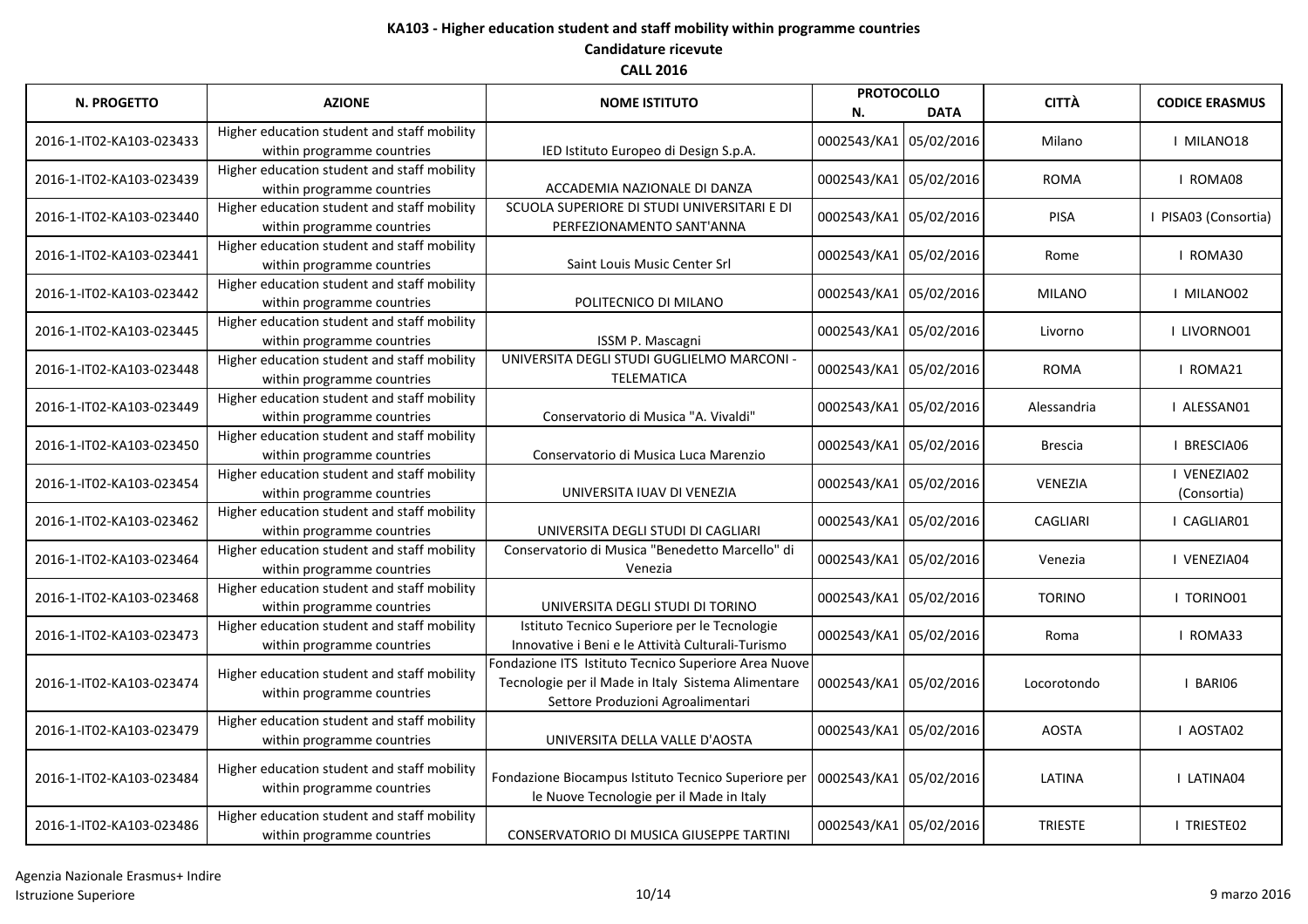| <b>N. PROGETTO</b>       | <b>AZIONE</b>                                                             | <b>NOME ISTITUTO</b>                                                        | <b>PROTOCOLLO</b><br>N. | <b>DATA</b> | <b>CITTÀ</b>           | <b>CODICE ERASMUS</b>    |
|--------------------------|---------------------------------------------------------------------------|-----------------------------------------------------------------------------|-------------------------|-------------|------------------------|--------------------------|
| 2016-1-IT02-KA103-023505 | Higher education student and staff mobility<br>within programme countries | Vincenzo Foppa Società Cooperativa Sociale ONLUS                            | 0002543/KA1 05/02/2016  |             | <b>Brescia</b>         | I BRESCIA04              |
| 2016-1-IT02-KA103-023506 | Higher education student and staff mobility<br>within programme countries | Conservatorio di Musica "Egidio Romualdo Duni" di<br>Matera                 | 0002543/KA1 05/02/2016  |             | Matera                 | I MATERA01               |
| 2016-1-IT02-KA103-023509 | Higher education student and staff mobility<br>within programme countries | Conservatorio San Pietro a Majella                                          | 0002543/KA1 05/02/2016  |             | Napoli                 | I NAPOLI07               |
| 2016-1-IT02-KA103-023513 | Higher education student and staff mobility<br>within programme countries | Conservatorio di Musica "Giuseppe Nicolini"                                 | 0002543/KA1 05/02/2016  |             | PIACENZA               | I PIACENZ01              |
| 2016-1-IT02-KA103-023514 | Higher education student and staff mobility<br>within programme countries | Fondazione Accademia di Belle Arti di Verona                                | 0002543/KA1 05/02/2016  |             | Verona                 | I VERONA03               |
| 2016-1-IT02-KA103-023517 | Higher education student and staff mobility<br>within programme countries | Accademia di Belle Arti di Roma                                             | 0002543/KA1 05/02/2016  |             | <b>ROMA</b>            | I ROMA06                 |
| 2016-1-IT02-KA103-023526 | Higher education student and staff mobility<br>within programme countries | POLITECNICO DI TORINO                                                       | 0002543/KA1 05/02/2016  |             | <b>TORINO</b>          | I TORINO02               |
| 2016-1-IT02-KA103-023530 | Higher education student and staff mobility<br>within programme countries | ACCADEMIA DI BELLE ARTI "MARIO SIRONI"                                      | 0002543/KA1 05/02/2016  |             | Sassari                | SASSARI03                |
| 2016-1-IT02-KA103-023538 | Higher education student and staff mobility<br>within programme countries | I.T.S. Umbria Made in Italy-Innovazione, Tecnologia e<br>Sviluppo           | 0002543/KA1 05/02/2016  |             | Perugia                | I PERUGIA07              |
| 2016-1-IT02-KA103-023543 | Higher education student and staff mobility<br>within programme countries | UNIVERSITA DEGLI STUDI DI ENNA KORE                                         | 0002543/KA1 05/02/2016  |             | <b>ENNA</b>            | I ENNA01                 |
| 2016-1-IT02-KA103-023576 | Higher education student and staff mobility<br>within programme countries | Fondazione ITS per le tecnologie dell'informazione e<br>della comunicazione | 0002543/KA1 05/02/2016  |             | Turin                  | I TORINO10               |
| 2016-1-IT02-KA103-023578 | Higher education student and staff mobility<br>within programme countries | FONDAZIONE ITS per la Mobilità sostenibile<br>AEROSPAZIO MECCATRONICA       | 0002543/KA1 05/02/2016  |             | Turin                  | I TORINO11               |
| 2016-1-IT02-KA103-023582 | Higher education student and staff mobility<br>within programme countries | Fondazione Istituto Tecnico Superiore Energia e<br>Ambiente                 | 0002543/KA1 05/02/2016  |             | COLLE DI VAL D ELSA SI | I SIENA06                |
| 2016-1-IT02-KA103-023587 | Higher education student and staff mobility<br>within programme countries | Conservatorio di Musica "Stanislao Giacomantonio"                           | 0002543/KA1 05/02/2016  |             | COSENZA                | COSENZA03<br>(Consortia) |
| 2016-1-IT02-KA103-023590 | Higher education student and staff mobility<br>within programme countries | Conservatorio di Musica "Stanislao Giacomantonio"                           | 0002543/KA1 05/02/2016  |             | COSENZA                | I COSENZA03              |
| 2016-1-IT02-KA103-023593 | Higher education student and staff mobility<br>within programme countries | Istituto Superiore di Studi Musicali "V. Bellini " di<br>Caltanissetta      | 0002543/KA1 05/02/2016  |             | CALTANISSETTA          | CALTANI01                |
| 2016-1-IT02-KA103-023596 | Higher education student and staff mobility<br>within programme countries | Accademiadi Belle Arti di Catania                                           | 0002543/KA1 05/02/2016  |             | Catania                | I CATANIA03              |
| 2016-1-IT02-KA103-023618 | Higher education student and staff mobility<br>within programme countries | MV INTERNATIONAL                                                            | 0002543/KA1 05/02/2016  |             | SASSARI                | n/a (Consortia)          |
| 2016-1-IT02-KA103-023659 | Higher education student and staff mobility<br>within programme countries | Conservatorio di Musica "F. Cilea"                                          | 0002543/KA1 05/02/2016  |             | Reggio di Calabria     | I REGGIO03               |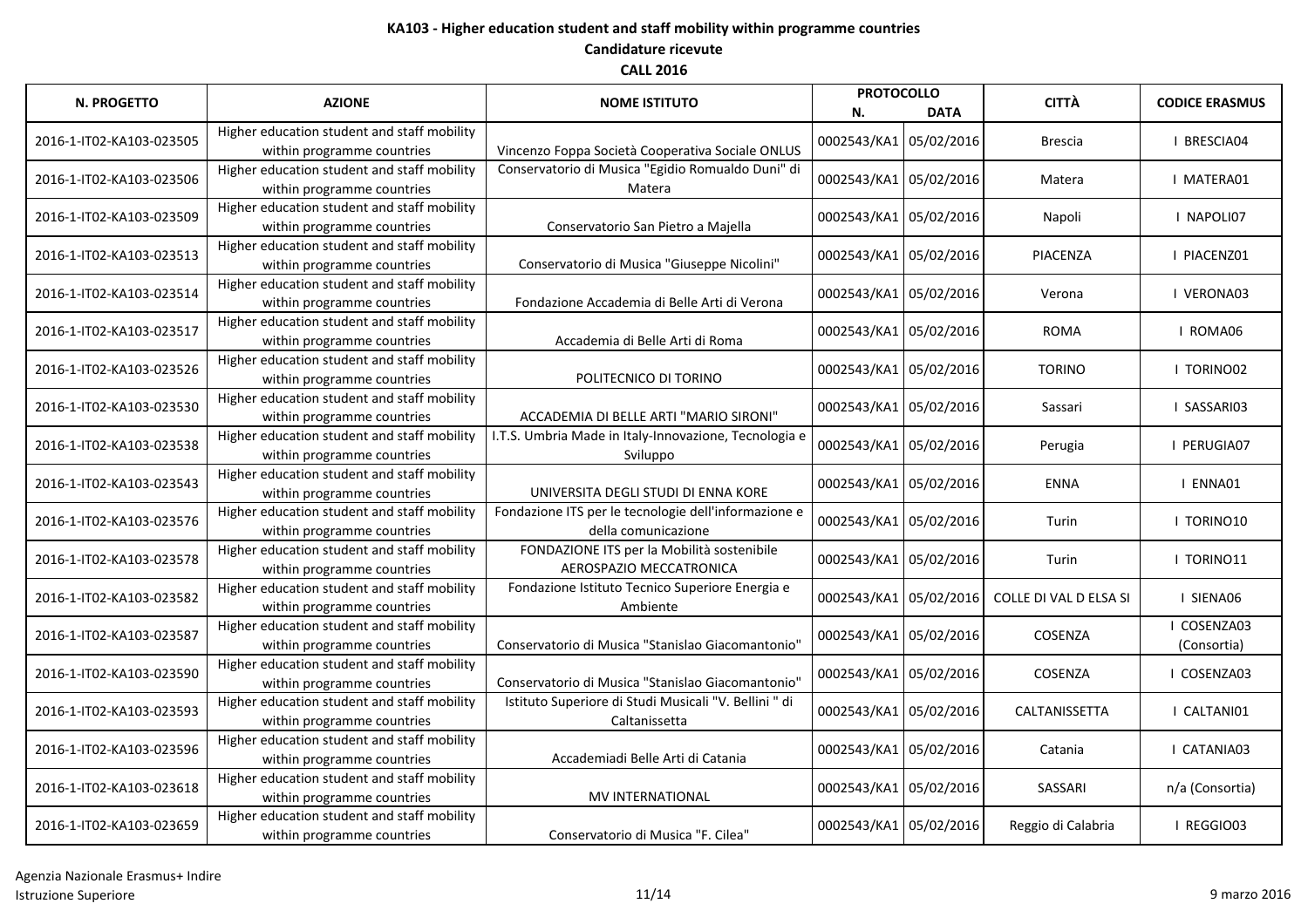| <b>N. PROGETTO</b>       | <b>AZIONE</b>                                                             | <b>NOME ISTITUTO</b>                                                      | <b>PROTOCOLLO</b><br>N. | <b>DATA</b> | <b>CITTÀ</b>        | <b>CODICE ERASMUS</b>      |
|--------------------------|---------------------------------------------------------------------------|---------------------------------------------------------------------------|-------------------------|-------------|---------------------|----------------------------|
| 2016-1-IT02-KA103-023693 | Higher education student and staff mobility<br>within programme countries | Conservatorio di Musica "Lucio Campiani" Mantova                          | 0002543/KA1 05/02/2016  |             | <b>MANTOVA</b>      | MANTOVA01                  |
| 2016-1-IT02-KA103-023707 | Higher education student and staff mobility<br>within programme countries | Associazione Polidea                                                      | 0002543/KA1 05/02/2016  |             | Cosenza             | n/a (Consortia)            |
| 2016-1-IT02-KA103-023734 | Higher education student and staff mobility<br>within programme countries | I.T.S. Nuove Tecnologie per il Made in Italy Comparto<br>Moda - Calzatura | 0002543/KA1 05/02/2016  |             | Padova              | I PADOVA06                 |
| 2016-1-IT02-KA103-023742 | Higher education student and staff mobility<br>within programme countries | AMMINISTRAZIONE PROVINCIALE DI CATANZARO                                  | 0002543/KA1 05/02/2016  |             | Catanzaro           | n/a (Consortia)            |
| 2016-1-IT02-KA103-023751 | Higher education student and staff mobility<br>within programme countries | Conservatorio di Musica "A. Corelli" Messina                              | 0002543/KA1 05/02/2016  |             | Messina             | I MESSINA04<br>(Consortia) |
| 2016-1-IT02-KA103-023752 | Higher education student and staff mobility<br>within programme countries | UNIVERSITA DELLA CALABRIA                                                 | 0002543/KA1 05/02/2016  |             | ARCAVACATA DI RENDE | COSENZA01                  |
| 2016-1-IT02-KA103-023753 | Higher education student and staff mobility<br>within programme countries | UNIVERSITA DELLA CALABRIA                                                 | 0002543/KA1 05/02/2016  |             | ARCAVACATA DI RENDE | COSENZA01<br>(Consortia)   |
| 2016-1-IT02-KA103-023756 | Higher education student and staff mobility<br>within programme countries | Accademia Ligustica di Belle Arti                                         | 0002543/KA1 05/02/2016  |             | Genova              | I GENOVA03                 |
| 2016-1-IT02-KA103-023769 | Higher education student and staff mobility<br>within programme countries | UNIVERSITA DEGLI STUDI DI PARMA                                           | 0002543/KA1 05/02/2016  |             | <b>PARMA</b>        | I PARMA01                  |
| 2016-1-IT02-KA103-023770 | Higher education student and staff mobility<br>within programme countries | Istituto Superiore di Studi Musicali "Rinaldo Franci"                     | 0002543/KA1 05/02/2016  |             | Siena               | I SIENA04                  |
| 2016-1-IT02-KA103-023771 | Higher education student and staff mobility<br>within programme countries | Università degli Studi di Scienze Gastronomiche                           | 0002543/KA1 05/02/2016  |             | <b>Bra</b>          | BRA01                      |
| 2016-1-IT02-KA103-023789 | Higher education student and staff mobility<br>within programme countries | UNIVERSITA DEGLI STUDI DI BRESCIA                                         | 0002543/KA1 05/02/2016  |             | <b>BRESCIA</b>      | BRESCIA01                  |
| 2016-1-IT02-KA103-023790 | Higher education student and staff mobility<br>within programme countries | UNIVERSITA DEL SALENTO                                                    | 0002543/KA1 05/02/2016  |             | <b>LECCE</b>        | I LECCE01                  |
| 2016-1-IT02-KA103-023799 | Higher education student and staff mobility<br>within programme countries | UNIVERSITA DEGLI STUDI DI FIRENZE                                         | 0002543/KA1 05/02/2016  |             | Florence            | I FIRENZE01                |
| 2016-1-IT02-KA103-023800 | Higher education student and staff mobility<br>within programme countries | UNIVERSITA CAMPUS BIO MEDICO DI ROMA                                      | 0002543/KA1 05/02/2016  |             | <b>ROMA</b>         | I ROMA14                   |
| 2016-1-IT02-KA103-023814 | Higher education student and staff mobility<br>within programme countries | Fondazione di partecipazione Istituto Tecnico<br>Superiore Sardegna       | 0002543/KA1 05/02/2016  |             | Macomer             | I SASSARI04                |
| 2016-1-IT02-KA103-023815 | Higher education student and staff mobility<br>within programme countries | Accademia di Belle Arti di Firenze                                        | 0002543/KA1 05/02/2016  |             | florence            | I FIRENZE03                |
| 2016-1-IT02-KA103-023816 | Higher education student and staff mobility<br>within programme countries | Istituto Universitario di Studi Superiori di Pavia                        | 0002543/KA1 05/02/2016  |             | PAVIA               | I PAVIA03                  |
| 2016-1-IT02-KA103-023817 | Higher education student and staff mobility<br>within programme countries | LUM JEAN MONNET                                                           | 0002543/KA1 05/02/2016  |             | CASAMASSIMA (BA)    | CASAMAS01                  |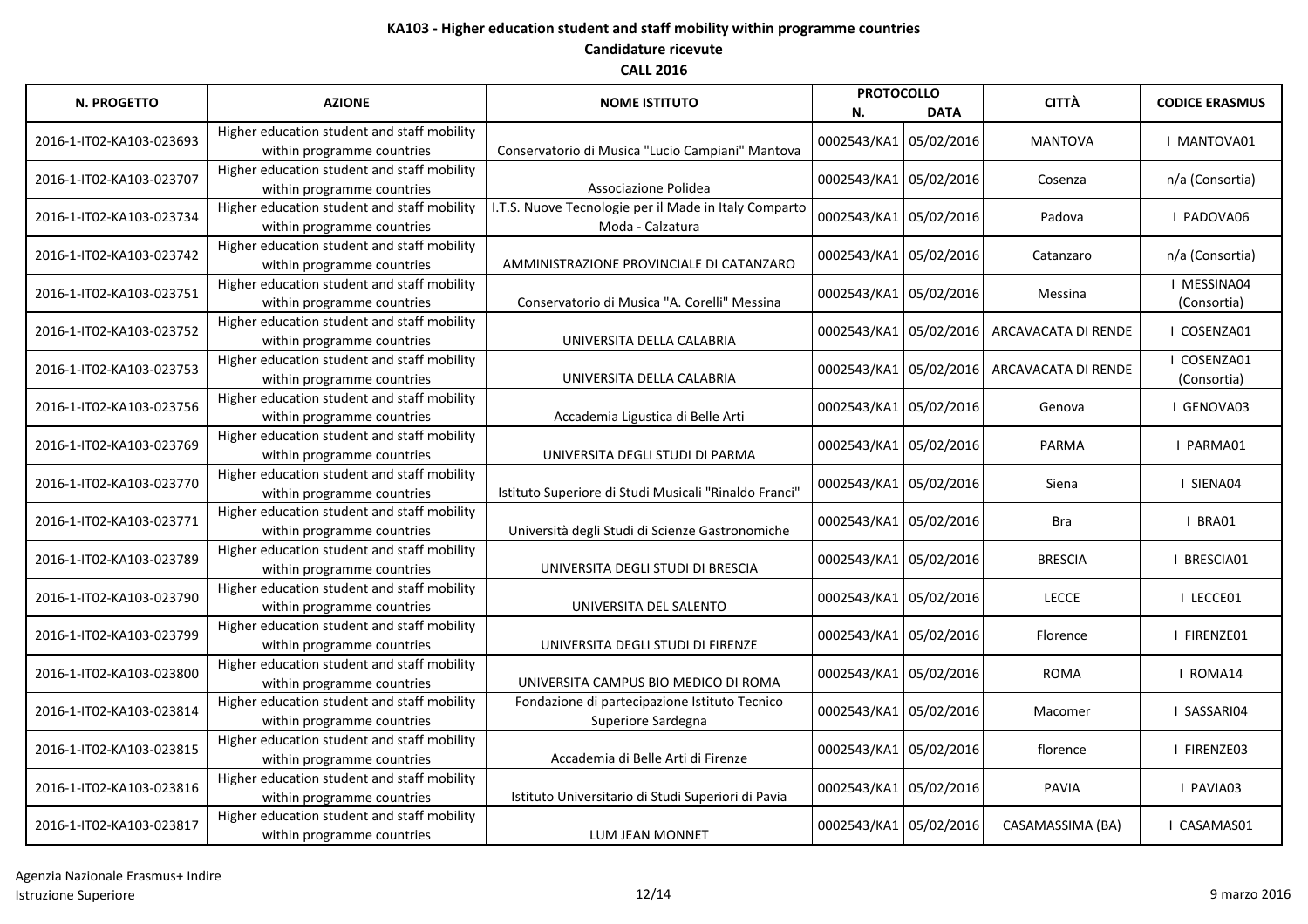| N. PROGETTO              | <b>AZIONE</b>                               | <b>NOME ISTITUTO</b>                                     | <b>PROTOCOLLO</b><br><b>DATA</b><br>N. |  | <b>CITTÀ</b>           | <b>CODICE ERASMUS</b> |
|--------------------------|---------------------------------------------|----------------------------------------------------------|----------------------------------------|--|------------------------|-----------------------|
|                          | Higher education student and staff mobility |                                                          |                                        |  |                        |                       |
| 2016-1-IT02-KA103-023823 | within programme countries                  | UNIVERSITA DEGLI STUDI DI NAPOLI PARTHENOPE              | 0002543/KA1 05/02/2016                 |  | <b>NAPOLI</b>          | I NAPOLI03            |
| 2016-1-IT02-KA103-023824 | Higher education student and staff mobility | UNIVERSITA DEGLI STUDI NICCOLO CUSANO                    | 0002543/KA1 05/02/2016                 |  | <b>ROMA</b>            | I ROMA31              |
|                          | within programme countries                  | <b>TELEMATICA ROMA</b>                                   |                                        |  |                        |                       |
| 2016-1-IT02-KA103-023841 | Higher education student and staff mobility |                                                          | 0002543/KA1 05/02/2016                 |  | Perugia                | PERUGIA04             |
|                          | within programme countries                  | Fondazione Accademia di Belle Arti "P. Vannucci"         |                                        |  |                        |                       |
| 2016-1-IT02-KA103-023842 | Higher education student and staff mobility |                                                          | 0002543/KA1 05/02/2016                 |  | <b>FOGGIA</b>          | I FOGGIA03            |
|                          | within programme countries                  | UNIVERSITA DEGLI STUDI DI FOGGIA                         |                                        |  |                        | (Consortia)           |
| 2016-1-IT02-KA103-023869 | Higher education student and staff mobility |                                                          | 0002543/KA1 05/02/2016                 |  | Pesaro                 | I PESARO01            |
|                          | within programme countries                  | Conservatorio Statale di Musica "G.Rossini"              |                                        |  |                        |                       |
| 2016-1-IT02-KA103-023870 | Higher education student and staff mobility | ISTITUTO SUPERIORE DI STUDI MUSICALI "FRANCO             | 0002543/KA1 05/02/2016                 |  | <b>PAVIA</b>           | I PAVIA02             |
|                          | within programme countries                  | <b>VITTADINI"</b>                                        |                                        |  |                        |                       |
| 2016-1-IT02-KA103-023894 | Higher education student and staff mobility | UNIVERSITA DEGLI STUDI MEDITERRANEA DI REGGIO            | 0002543/KA1 05/02/2016                 |  | <b>REGGIO CALABRIA</b> | I REGGIO01            |
|                          | within programme countries                  | <b>CALABRIA</b>                                          |                                        |  |                        |                       |
| 2016-1-IT02-KA103-023932 | Higher education student and staff mobility |                                                          | 0002543/KA1 05/02/2016                 |  | Adria (RO)             | I ADRIA01             |
|                          | within programme countries                  | Conservatorio di Adria                                   |                                        |  |                        |                       |
| 2016-1-IT02-KA103-023933 | Higher education student and staff mobility |                                                          | 0002543/KA1 05/02/2016                 |  | PERUGIA                | n/a (Consortia)       |
|                          | within programme countries                  | TIBER UMBRIA COMETT EDUCATION PROGRAMME                  |                                        |  |                        |                       |
| 2016-1-IT02-KA103-023934 | Higher education student and staff mobility | UNIVERSITA DEGLI STUDI DI MODENA E REGGIO                | 0002543/KA1 05/02/2016                 |  | <b>MODENA</b>          | I MODENA01            |
|                          | within programme countries                  | <b>EMILIA</b>                                            |                                        |  |                        |                       |
| 2016-1-IT02-KA103-024017 | Higher education student and staff mobility |                                                          | 0002543/KA1 05/02/2016                 |  | Bari                   | <b>BARIO3</b>         |
|                          | within programme countries                  | Conservatorio di musica "Niccolò Piccinni" - Bari        |                                        |  |                        |                       |
| 2016-1-IT02-KA103-024026 | Higher education student and staff mobility |                                                          | 0002543/KA1 05/02/2016                 |  | Lucca                  | I LUCCA03             |
|                          | within programme countries                  | Istitituto Superiore di Studi Musicali "L.Boccherini'    |                                        |  |                        |                       |
| 2016-1-IT02-KA103-024027 | Higher education student and staff mobility |                                                          | 0002543/KA1 05/02/2016                 |  | Cagliari               | I QUARTUS01           |
|                          | within programme countries                  | Istituto Generale Istruzione Superiore S.R.L.            |                                        |  |                        |                       |
| 2016-1-IT02-KA103-024028 | Higher education student and staff mobility | Istituto Statale Superiore di Studi Musicali e Coreutici | 0002543/KA1 05/02/2016                 |  | Teramo                 | I TERAMO02            |
|                          | within programme countries                  | "G. Braga"                                               |                                        |  |                        |                       |
| 2016-1-IT02-KA103-024029 | Higher education student and staff mobility |                                                          | 0002543/KA1 05/02/2016                 |  | FERRARA                | FERRARA01             |
|                          | within programme countries                  | UNIVERSITA DEGLI STUDI DI FERRARA                        |                                        |  |                        | (Consortia)           |
| 2016-1-IT02-KA103-024030 | Higher education student and staff mobility |                                                          |                                        |  |                        |                       |
|                          | within programme countries                  | CONSERVATORIO DI MUSICA "SANTA CECILIA"                  | 0002543/KA1 05/02/2016                 |  | <b>ROME</b>            | I ROMA09              |
| 2016-1-IT02-KA103-024041 | Higher education student and staff mobility |                                                          | 0002543/KA1 05/02/2016                 |  | Como                   | I COMO03              |
|                          | within programme countries                  | Accademia di belle arti Aldo Galli - I.L.E.M. srl        |                                        |  |                        |                       |
| 2016-1-IT02-KA103-024043 | Higher education student and staff mobility | Conservatorio di Musica di Stato "Antonio Scontrino"     | 0002543/KA1 05/02/2016                 |  | Trapani                | I TRAPANI02           |
|                          | within programme countries                  | Trapani                                                  |                                        |  |                        |                       |
| 2016-1-IT02-KA103-024045 | Higher education student and staff mobility |                                                          | 0002543/KA1 05/02/2016                 |  | Catanzaro              | I CATANZA03           |
|                          | within programme countries                  | Accademia di Belle Arti di Catanzaro                     |                                        |  |                        |                       |